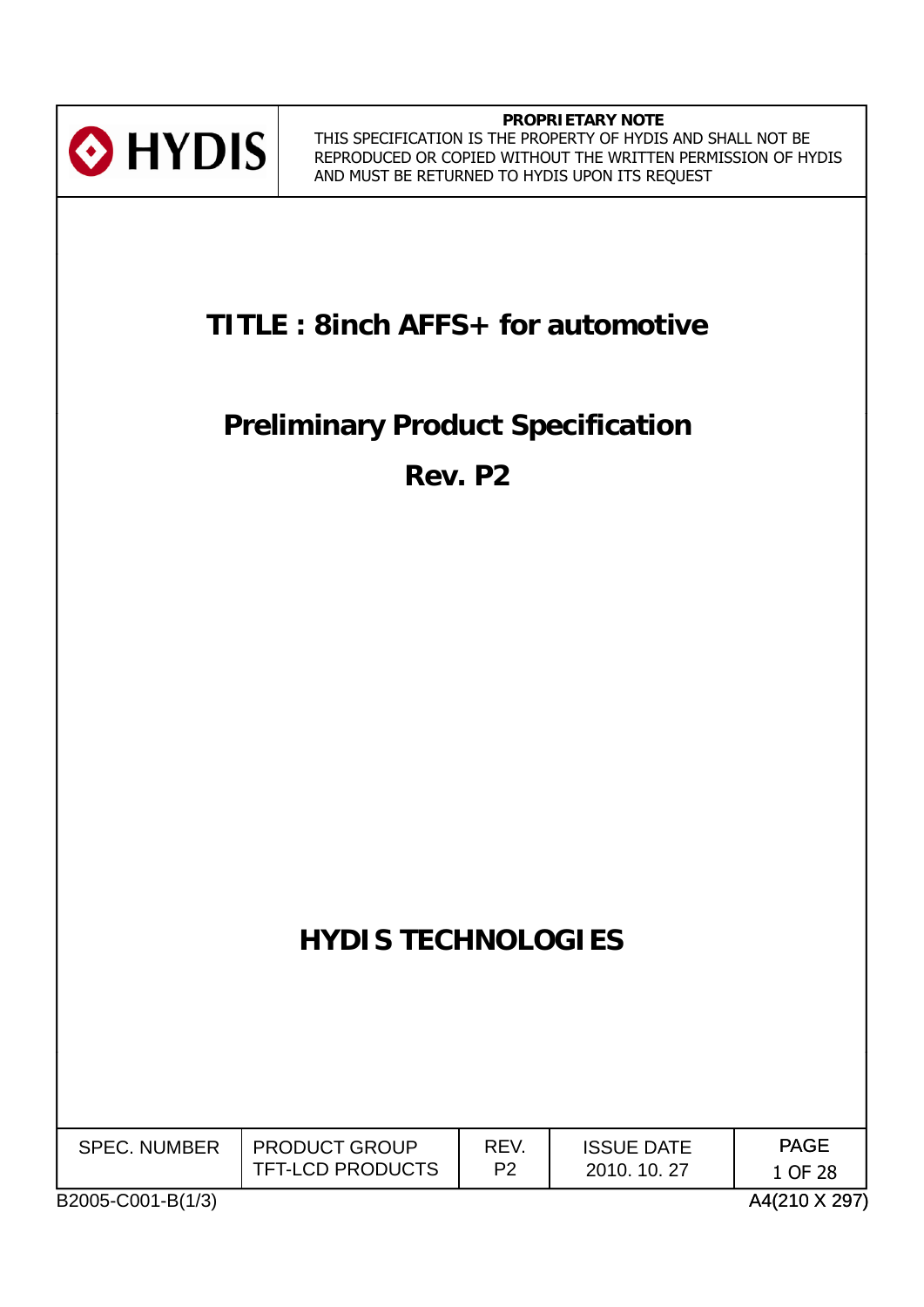| HYDIS <sup>®</sup> |                     | PRODUCT GROUP                                                       | <b>REV</b>     | <b>ISSUE DATE</b>      |
|--------------------|---------------------|---------------------------------------------------------------------|----------------|------------------------|
|                    |                     | <b>TFT-LCD PRODUCT</b>                                              | P <sub>2</sub> | 2010.10.27             |
|                    |                     | <b>REVISION HISTORY</b>                                             |                |                        |
| REV.               | ECN NO.             | <b>DESCRIPTION OF CHANGES</b>                                       | <b>DATE</b>    | <b>PREPARED</b>        |
| P <sub>0</sub>     |                     | <b>Initial Release</b>                                              | 10.10.12       | <b>SW KANG</b>         |
| P <sub>1</sub>     |                     | Modify the information of pin assignment<br>(Page 10. & 28)         | 10.10.12       | <b>SW KANG</b>         |
| P <sub>2</sub>     |                     | Update response time at low temperature<br>(Page 8)                 | 10.10.27       | <b>SW KANG</b>         |
|                    |                     |                                                                     |                |                        |
|                    | <b>SPEC. NUMBER</b> | SPEC. TITLE<br>8inch AFFS+ for automotive Preliminary Specification |                | <b>PAGE</b><br>2 OF 28 |
|                    | B2005-C001-B(2/3)   |                                                                     |                | A4(210 X 297)          |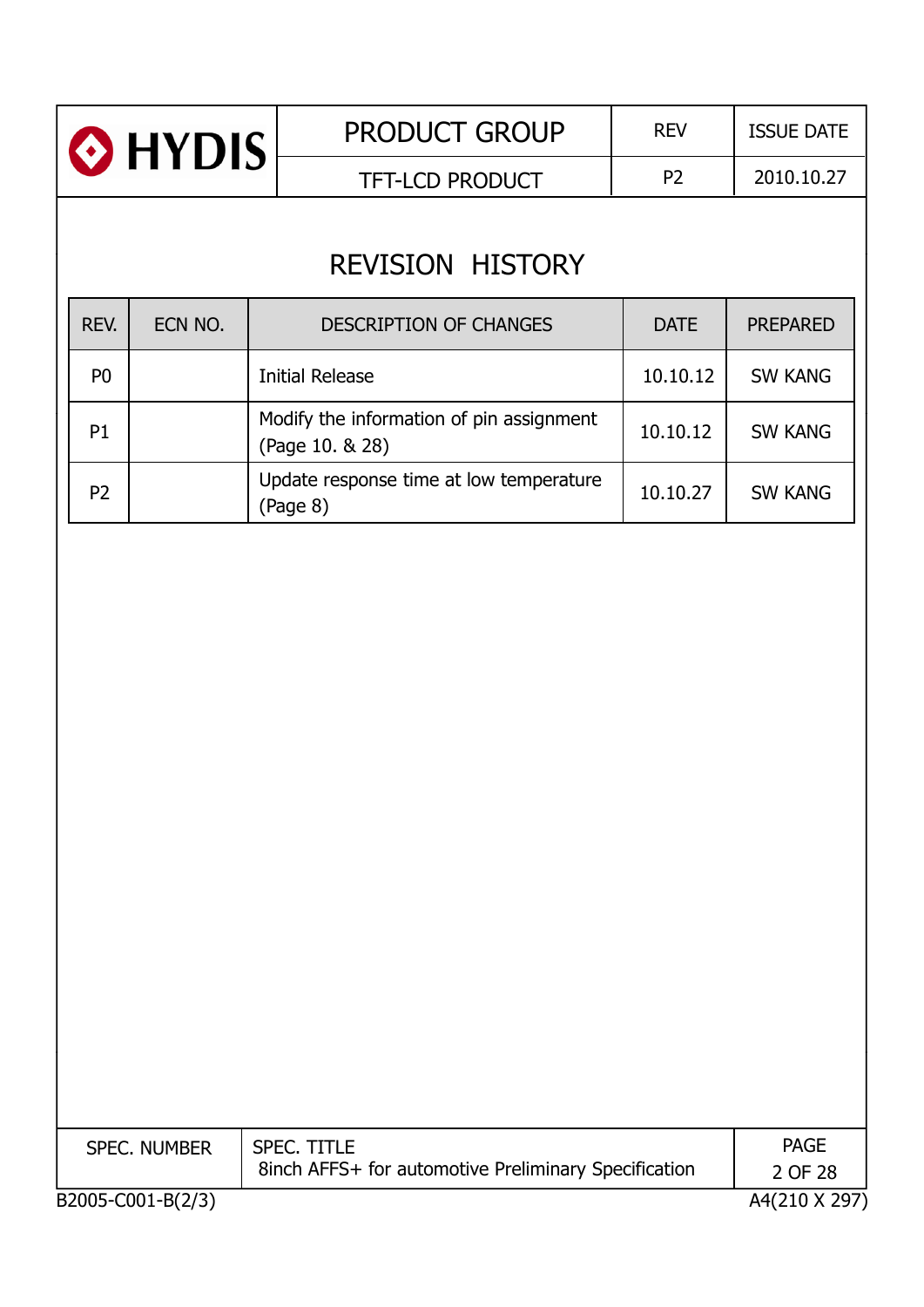| <b>PRODUCT GROUP</b><br><b>ISSUE DATE</b><br><b>REV</b><br>HYDIS<br>P <sub>2</sub><br><b>TFT-LCD PRODUCT</b><br><b>CONTENS</b><br>NO.<br><b>ITEM</b><br>1.0<br><b>General Description</b><br>$\overline{4}$<br>2.0<br>Absolute Maximum ratings<br>6<br>$\overline{7}$<br>3.0<br><b>Electrical specifications</b><br>4.0<br><b>Optical specifications</b><br>8<br>5.0<br><b>Interface Connection</b><br>10<br>6.0<br><b>Signal Timing Specification</b><br>12<br>7.0<br>Signal Timing waveforms of interface signal (DE mode)<br>13<br>8.0<br>15<br>Input Signals, Display Colors & Gray Scale of Colors<br>9.0<br>Power Sequence<br>16<br>10.0<br><b>Mechanical Characteristics</b><br>17<br>11.0<br><b>Reliability Test</b><br>18<br>12.0<br>Handling & Cautions<br>20<br>13.0<br>Packing<br>21<br>14.0<br><b>Environment &amp; Safety</b> |  |  |  |  |  |  |               |  |  |
|---------------------------------------------------------------------------------------------------------------------------------------------------------------------------------------------------------------------------------------------------------------------------------------------------------------------------------------------------------------------------------------------------------------------------------------------------------------------------------------------------------------------------------------------------------------------------------------------------------------------------------------------------------------------------------------------------------------------------------------------------------------------------------------------------------------------------------------------|--|--|--|--|--|--|---------------|--|--|
|                                                                                                                                                                                                                                                                                                                                                                                                                                                                                                                                                                                                                                                                                                                                                                                                                                             |  |  |  |  |  |  |               |  |  |
|                                                                                                                                                                                                                                                                                                                                                                                                                                                                                                                                                                                                                                                                                                                                                                                                                                             |  |  |  |  |  |  | 2010.010.27   |  |  |
|                                                                                                                                                                                                                                                                                                                                                                                                                                                                                                                                                                                                                                                                                                                                                                                                                                             |  |  |  |  |  |  |               |  |  |
|                                                                                                                                                                                                                                                                                                                                                                                                                                                                                                                                                                                                                                                                                                                                                                                                                                             |  |  |  |  |  |  |               |  |  |
|                                                                                                                                                                                                                                                                                                                                                                                                                                                                                                                                                                                                                                                                                                                                                                                                                                             |  |  |  |  |  |  | <b>PAGE</b>   |  |  |
|                                                                                                                                                                                                                                                                                                                                                                                                                                                                                                                                                                                                                                                                                                                                                                                                                                             |  |  |  |  |  |  |               |  |  |
|                                                                                                                                                                                                                                                                                                                                                                                                                                                                                                                                                                                                                                                                                                                                                                                                                                             |  |  |  |  |  |  |               |  |  |
|                                                                                                                                                                                                                                                                                                                                                                                                                                                                                                                                                                                                                                                                                                                                                                                                                                             |  |  |  |  |  |  |               |  |  |
|                                                                                                                                                                                                                                                                                                                                                                                                                                                                                                                                                                                                                                                                                                                                                                                                                                             |  |  |  |  |  |  |               |  |  |
|                                                                                                                                                                                                                                                                                                                                                                                                                                                                                                                                                                                                                                                                                                                                                                                                                                             |  |  |  |  |  |  |               |  |  |
|                                                                                                                                                                                                                                                                                                                                                                                                                                                                                                                                                                                                                                                                                                                                                                                                                                             |  |  |  |  |  |  |               |  |  |
|                                                                                                                                                                                                                                                                                                                                                                                                                                                                                                                                                                                                                                                                                                                                                                                                                                             |  |  |  |  |  |  |               |  |  |
|                                                                                                                                                                                                                                                                                                                                                                                                                                                                                                                                                                                                                                                                                                                                                                                                                                             |  |  |  |  |  |  |               |  |  |
|                                                                                                                                                                                                                                                                                                                                                                                                                                                                                                                                                                                                                                                                                                                                                                                                                                             |  |  |  |  |  |  |               |  |  |
|                                                                                                                                                                                                                                                                                                                                                                                                                                                                                                                                                                                                                                                                                                                                                                                                                                             |  |  |  |  |  |  |               |  |  |
|                                                                                                                                                                                                                                                                                                                                                                                                                                                                                                                                                                                                                                                                                                                                                                                                                                             |  |  |  |  |  |  |               |  |  |
|                                                                                                                                                                                                                                                                                                                                                                                                                                                                                                                                                                                                                                                                                                                                                                                                                                             |  |  |  |  |  |  |               |  |  |
|                                                                                                                                                                                                                                                                                                                                                                                                                                                                                                                                                                                                                                                                                                                                                                                                                                             |  |  |  |  |  |  |               |  |  |
|                                                                                                                                                                                                                                                                                                                                                                                                                                                                                                                                                                                                                                                                                                                                                                                                                                             |  |  |  |  |  |  | 23            |  |  |
| 15.0<br>Appendix                                                                                                                                                                                                                                                                                                                                                                                                                                                                                                                                                                                                                                                                                                                                                                                                                            |  |  |  |  |  |  | $24 \sim 28$  |  |  |
|                                                                                                                                                                                                                                                                                                                                                                                                                                                                                                                                                                                                                                                                                                                                                                                                                                             |  |  |  |  |  |  |               |  |  |
|                                                                                                                                                                                                                                                                                                                                                                                                                                                                                                                                                                                                                                                                                                                                                                                                                                             |  |  |  |  |  |  | <b>PAGE</b>   |  |  |
| SPEC. TITLE<br><b>SPEC. NUMBER</b>                                                                                                                                                                                                                                                                                                                                                                                                                                                                                                                                                                                                                                                                                                                                                                                                          |  |  |  |  |  |  | 3 OF 28       |  |  |
| 8inch AFFS+ for automotive Preliminary Specification<br>B2005-C001-B(3/3)                                                                                                                                                                                                                                                                                                                                                                                                                                                                                                                                                                                                                                                                                                                                                                   |  |  |  |  |  |  | A4(210 X 297) |  |  |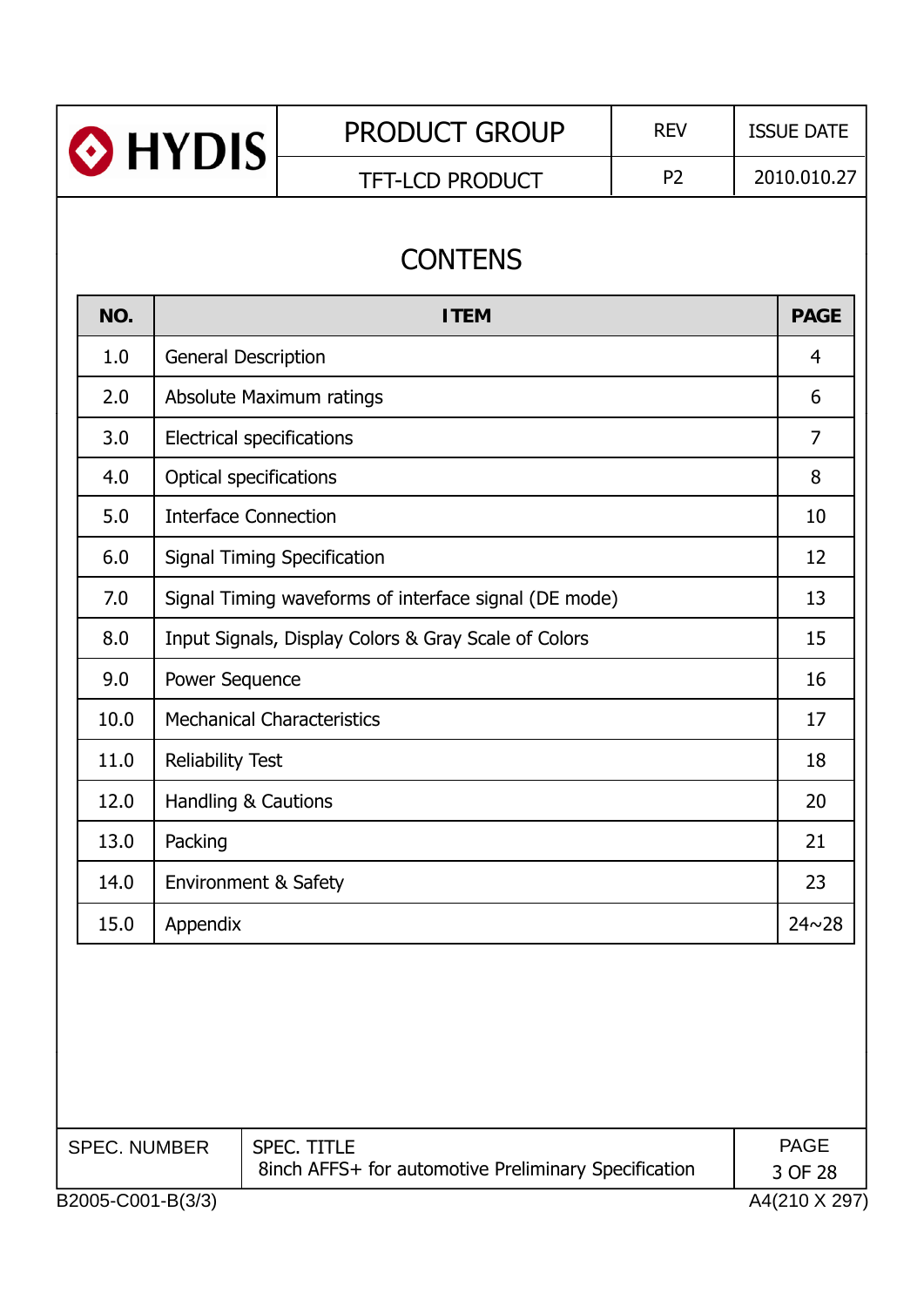| <b>O</b> HYDIS | <b>PRODUCT GROUP</b>   | <b>REV</b> | <b>ISSUE DATE</b> |
|----------------|------------------------|------------|-------------------|
|                | <b>TFT-LCD PRODUCT</b> | P7         | 2010.010.27       |

## **1.0 GENERAL DESCRIPTION**

#### **1 1 Introduction 1.1 Introduction**

8.0" AFFS+ TFT-LCD is a color active matrix TFT LCD module using amorphous silicon TFT's (Thin Film Transistors) as active switching devices. This module has a 8.0 inch diagonally measured active area with WVGA resolutions (800 horizontal by 480 vertical pixel array). Each pixel is divided into RED, GREEN, BLUE dots which are arranged in vertical stripe and this module can display 16,777,216 colors. The TFT-LCD panel used for this module is a low reflection and higher color type.



#### **1.2 Features**

- AFFS+ Technology
- Digital RGB 24bits Interface
- 6-bit+FRC color depth, Display 16,777,216 colors
- High luminance and contrast ratio, low reflection and wide viewing angle
- Support DE (Data Enable) mode and SYNC mode
- SLG (Single Level Gate) function use
- Rear Mounting Frame
- SMD LED (27EA) Array (Bottom Side/Horizontal Direction)
- Operation Temp. / Storage Temp. (-30℃~85℃ / -40℃~95℃)

#### **1.3 Application**

• Automotive display

| <b>SPEC. NUMBER</b> | <b>SPEC. TITLE</b><br>8inch AFFS+ for automotive Preliminary Specification | <b>PAGE</b><br>4 OF 28 |
|---------------------|----------------------------------------------------------------------------|------------------------|
| B2005-C001-B(3/3)   |                                                                            | A4(210 X 297)          |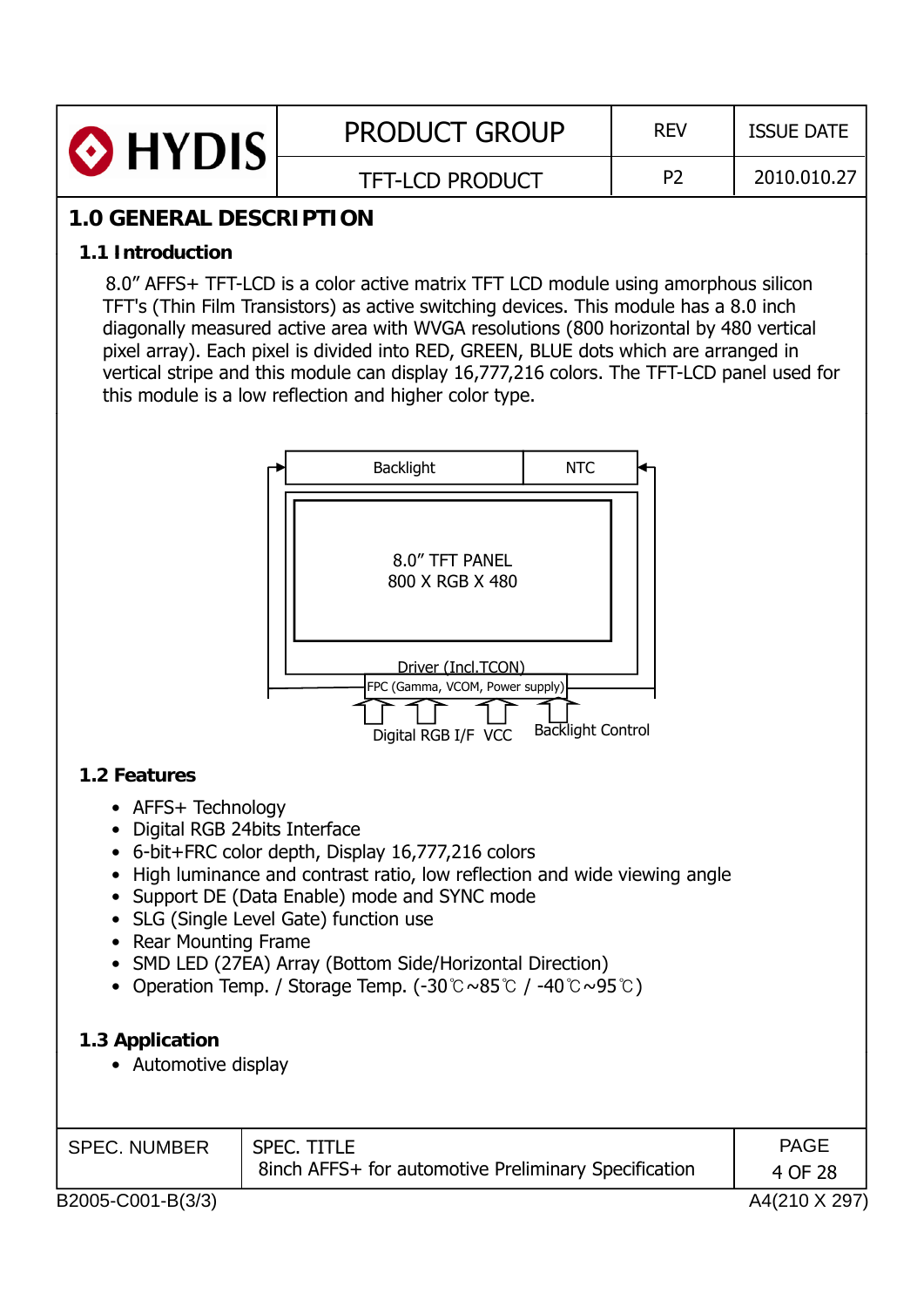| <b>O</b> HYDIS | <b>PRODUCT GROUP</b>   | <b>REV</b>     | <b>ISSUE DATE</b> |
|----------------|------------------------|----------------|-------------------|
|                | <b>TFT-LCD PRODUCT</b> | P <sub>2</sub> | 2010.010.27       |
|                |                        |                |                   |

## **1 4 General Specifications 1.4 General**

| <b>PARAMETER</b>    | <b>SPECIFICATION</b>                                        | <b>UNIT</b> | <b>REMARK</b> |
|---------------------|-------------------------------------------------------------|-------------|---------------|
| Active area         | 174.0(H) X 104.4(V)                                         | mm          |               |
| Number of pixels    | $800(H) \times RGB \times 480(V)$                           | pixels      |               |
| Pixel pitch         | $0.2175(H) \times 0.2175(V)$                                | mm          |               |
| Pixel arrangement   | <b>RGB Vertical stripe</b>                                  |             |               |
| Display colors      | 16,777,216                                                  | colors      |               |
| Display mode        | Normally Black                                              |             |               |
| Dimensional outline | 190.0 $\pm$ 0.3(H) X 120.0 $\pm$ 0.3(V) X 10.0 $\pm$ 0.3(D) | mm          | Note $: 1$ .  |
| Weight              | 300 Typ                                                     | gram        |               |
| Back-light          | SMD LED(27 EA) Array                                        |             |               |
| <b>Color Gamut</b>  | 58% (typ)                                                   | $\%$        |               |
| Surface treatment   | AG 13% / AG 13%                                             |             |               |

Note : 1. At FPCB Side

| <b>SPEC. NUMBER</b> | SPEC. TITLE<br>8inch AFFS+ for automotive Preliminary Specification | <b>PAGE</b><br>5 OF 28 |
|---------------------|---------------------------------------------------------------------|------------------------|
| B2005-C001-B(3/3)   |                                                                     | A4(210 X 297)          |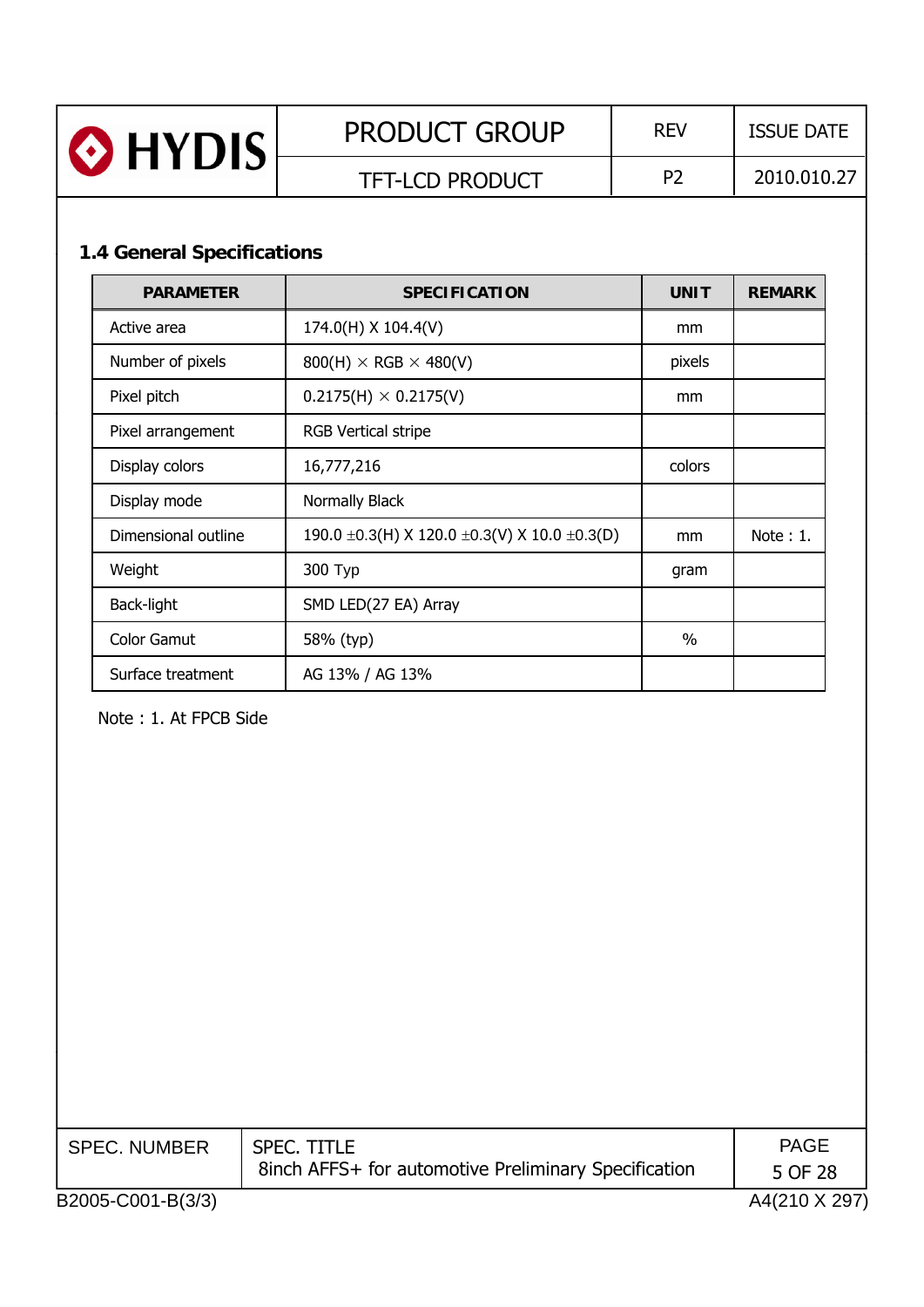| HYDIS                                                                                                                                                                                                                                                                     |  |                      | <b>PRODUCT GROUP</b>     |               | <b>REV</b>           |  | <b>ISSUE DATE</b>           |  |
|---------------------------------------------------------------------------------------------------------------------------------------------------------------------------------------------------------------------------------------------------------------------------|--|----------------------|--------------------------|---------------|----------------------|--|-----------------------------|--|
|                                                                                                                                                                                                                                                                           |  |                      | <b>TFT-LCD PRODUCT</b>   |               | P <sub>2</sub>       |  | 2010.010.27                 |  |
| <b>2.0 ABSOLUTE MAXIMUM RATINGS</b>                                                                                                                                                                                                                                       |  |                      |                          |               |                      |  |                             |  |
| The followings are maximum values which, if exceed, may cause faulty operation or<br>damage to the unit.                                                                                                                                                                  |  |                      |                          |               |                      |  |                             |  |
| <b>SYMBOL</b><br>MIN.<br>MAX.<br><b>UNIT</b><br><b>PARAMETER</b><br><b>REMARK</b>                                                                                                                                                                                         |  |                      |                          |               |                      |  |                             |  |
| Logic Power Supply                                                                                                                                                                                                                                                        |  | $V_{DD}$             | $VSS-0.3$                | 4.0           | $\vee$               |  | Ta = 25 $\pm$ 2 $\degree$ C |  |
| Logic Input Voltage                                                                                                                                                                                                                                                       |  | $V_{IN}$             | $VSS-0.3$                | $V_{DD}$ +0.3 | $\vee$               |  |                             |  |
| Back-light Power Supply Voltage                                                                                                                                                                                                                                           |  | <b>HVDD</b>          | $-0.3$                   | 40            | $\vee$               |  |                             |  |
| Back-light LED<br>$25^{\circ}$ C<br>Current<br>$95^{\circ}$                                                                                                                                                                                                               |  | ILED                 | $\overline{a}$           | 70            | mA                   |  |                             |  |
|                                                                                                                                                                                                                                                                           |  | ILED                 | $\overline{\phantom{a}}$ | 33            | mA                   |  |                             |  |
| Back-light LED Reverse Voltage                                                                                                                                                                                                                                            |  | <b>V<sub>R</sub></b> | $\overline{\phantom{a}}$ | 5             | V                    |  |                             |  |
| <b>Operating Temperature</b>                                                                                                                                                                                                                                              |  | $T_{OP}$             | $-30$                    | $+85$         | $\mathrm{C}^{\circ}$ |  | Note 1.                     |  |
| <b>Storage Temperature</b>                                                                                                                                                                                                                                                |  | $T_{SP}$             | $-40$                    | $+95$         | $\mathrm{C}^{\circ}$ |  |                             |  |
| Note 1. Operating temperature range on panel surface<br>Note 2. Temperature and relative humidity range are shown in the figure below.<br>90% RH Max. $(40^{\circ}\text{C} \geq \text{Ta})$<br>Maximum wet - bulb temperature at 39°C or less. ( > 40°C) No condensation. |  |                      |                          |               |                      |  |                             |  |

| <b>SPEC. NUMBER</b> | <b>SPEC. TITLE</b><br>8inch AFFS+ for automotive Preliminary Specification | <b>PAGE</b><br>6 OF 28 |
|---------------------|----------------------------------------------------------------------------|------------------------|
| B2005-C001-B(3/3)   |                                                                            | A4(210 X 297)          |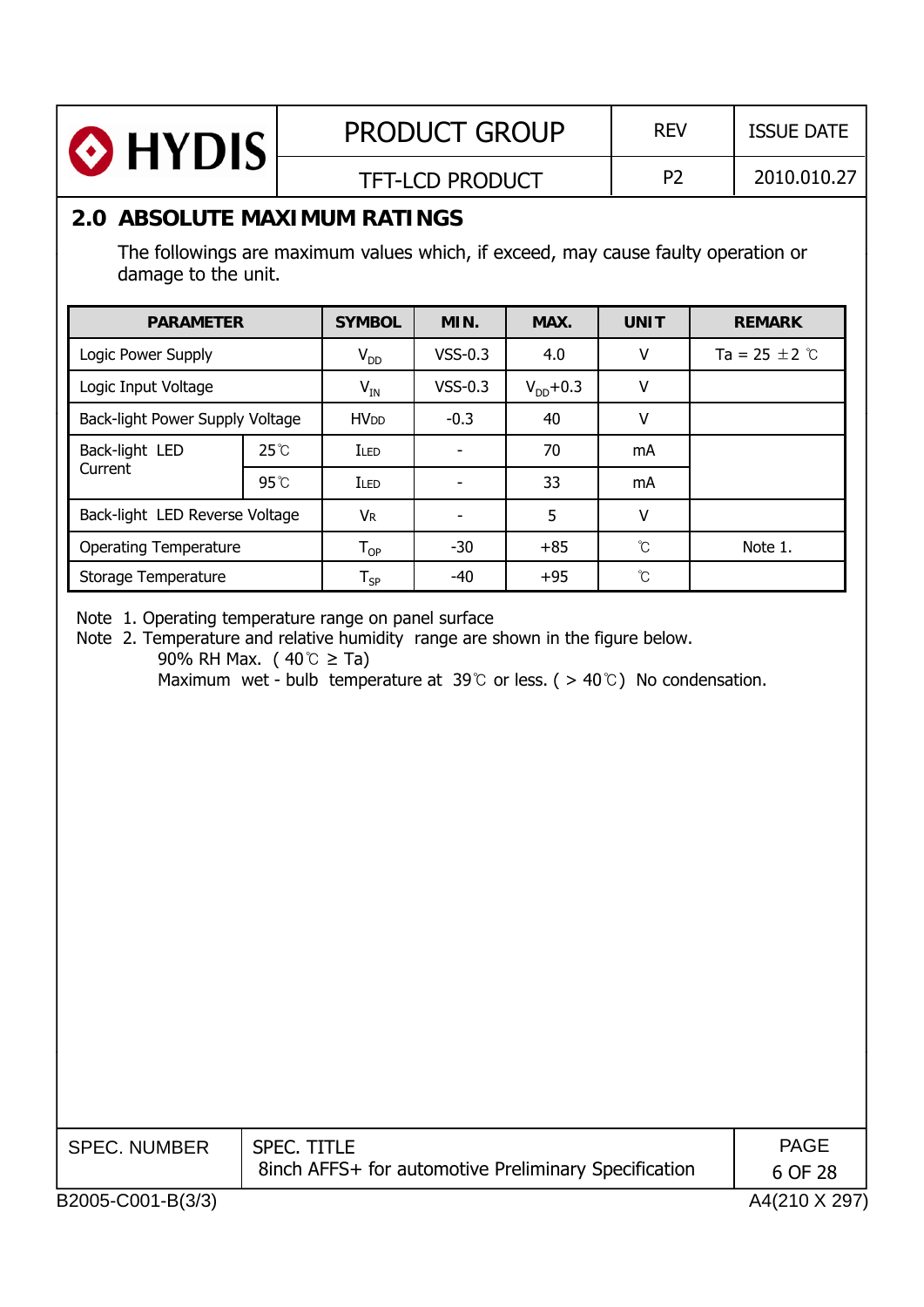| HYDIS                                                           |  | <b>PRODUCT GROUP</b>          |                          |                          | <b>REV</b>         | <b>ISSUE DATE</b> |                           |
|-----------------------------------------------------------------|--|-------------------------------|--------------------------|--------------------------|--------------------|-------------------|---------------------------|
|                                                                 |  |                               | <b>TFT-LCD PRODUCT</b>   |                          |                    | P <sub>2</sub>    | 2010.010.27               |
| <b>3.0 ELECTRICAL SPECIFICATIONS</b>                            |  |                               |                          |                          |                    |                   | Ta = $25 \pm 2^{\circ}$ C |
| <b>PARAMETER</b>                                                |  | MIN.                          | TYP.                     | MAX.                     | <b>UNIT</b>        | <b>REMARK</b>     |                           |
| Logic Power Supply Voltage                                      |  | V <sub>DD</sub>               | 3.0                      | 3.3                      | 3.6                | $\vee$            | Note 1                    |
| Logic Power Supply Current                                      |  | I <sub>DD</sub>               |                          | 240                      | $\blacksquare$     | mA                | Note 1                    |
| Back-light PWM Frequency                                        |  | FPWM                          | 100                      | $\overline{\phantom{a}}$ | 500                | Hz                |                           |
| High Level Input Signal Voltage                                 |  | <b>V<sub>IH</sub></b>         | 0.7V <sub>DD</sub>       | 3.3                      |                    | $\vee$            |                           |
| Low Level Input Signal Voltage                                  |  | Vīl                           |                          | $\Omega$                 | 0.3V <sub>DD</sub> | $\vee$            |                           |
| Back-light LED Voltage /<br>Back-light LED Total Voltage        |  | <b>V<sub>BL</sub></b>         |                          | $\frac{3.2}{28.8}$       | 3.6/<br>32.4       | $\vee$            |                           |
| Back-light LED Current /<br><b>Back-light LED Total Current</b> |  | ILED                          |                          | 40<br>/120               | 42/<br>126         | mA                |                           |
| Lamp Life                                                       |  |                               | 20,000                   |                          |                    | hrs               | Note 6                    |
|                                                                 |  | $P_D$                         |                          | 0.8                      | 1.0                | W                 | Note 1                    |
| Power Consumption                                               |  | $P_{BL}$                      | $\overline{\phantom{0}}$ | 3.46                     | 4.1                | W                 | Note 4,5                  |
|                                                                 |  | $\mathsf{P}_{\mathsf{Total}}$ | $\overline{\phantom{0}}$ | 4.26                     | 5.1                | W                 | Note 1, 4                 |
| Power Consumption (EBL)                                         |  | PEBL                          | -                        |                          |                    | W                 | Note 1, 2, 3              |

Notes : 1. The supply voltage is measured and specified at the interface connector of LCM.

The current draw and power consumption specified is for 3.3V at 25℃.

- a) Typ : Window XP pattern
- b) Max : Vertical Sub line pattern
- c) EBL : Mosaic pattern (32 x 32)
- 2. The power supply voltage and current is measured and specified at the interface connector of LCM including LED Driver.
- 3. Reference value, which is measured with LED Driver for 12V.
- 4. Reference value, which is measured without LED Driver.
- 5. Calculated value for reference (VBL  $\times$  ILED  $\times$  # of LED Array (27ea)).
- 6. End of Life shall be determined by the time when any of the following is satisfied under continuous lighting at  $25^{\circ}$  and ILED = 40mA.
	- Intensity drops to 50% of the Initial Value (Luminance Spec.)
	- Based on LED

| <b>SPEC. NUMBER</b> | <b>SPEC. TITLE</b>                                   | <b>PAGE</b> |
|---------------------|------------------------------------------------------|-------------|
|                     | 8inch AFFS+ for automotive Preliminary Specification | 7 OF 28     |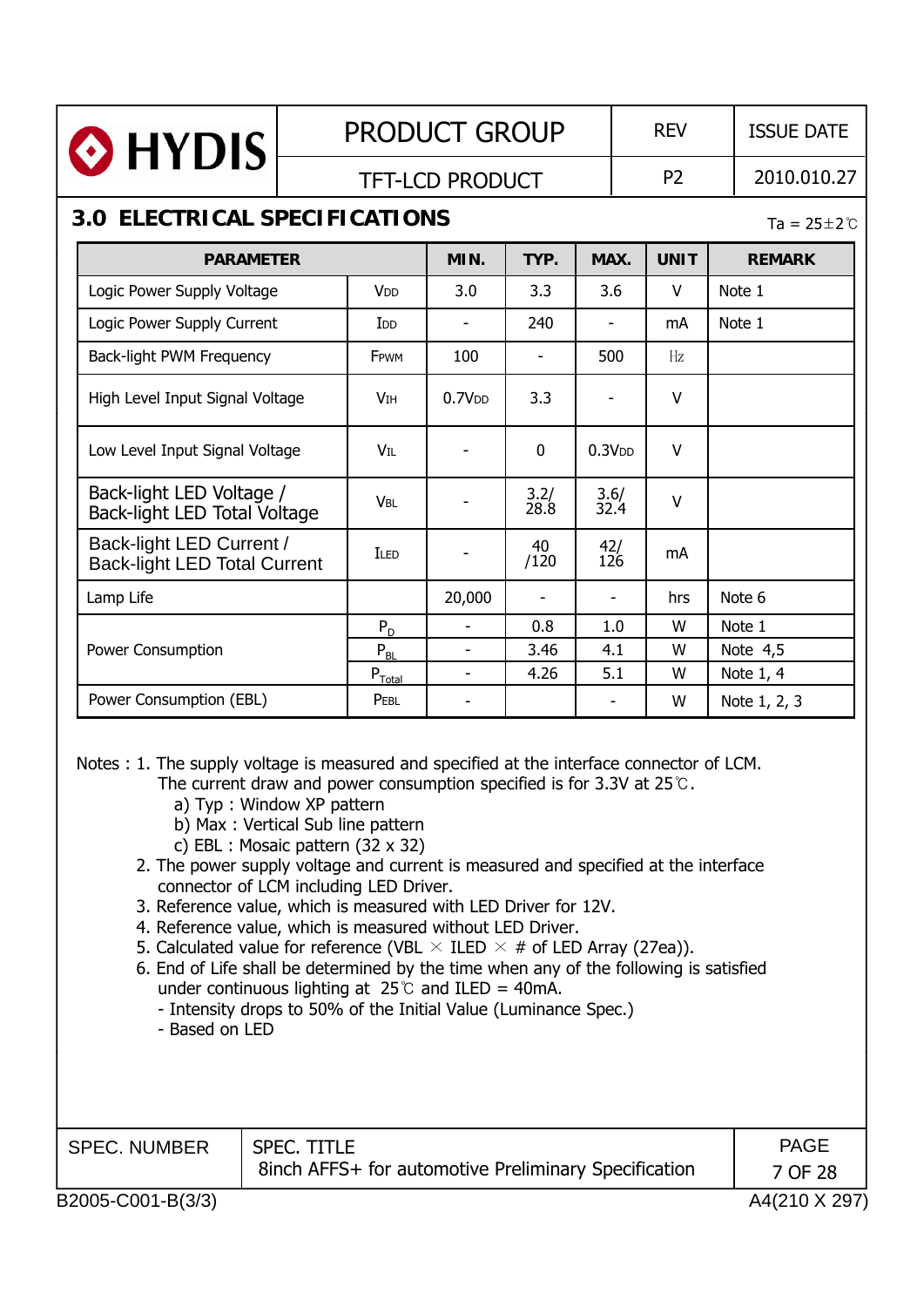| HYDIS | <b>PRODUCT GROUP</b>   | <b>REV</b> | <b>ISSUE DATE</b> |
|-------|------------------------|------------|-------------------|
|       | <b>TFT-LCD PRODUCT</b> | P7         | 2010.010.27       |

## **4.0 OPTICAL SPECIFICATION**

The test of Optical specifications shall be measured in a dark room (ambient luminance  $\leq$  1 lux and temperature = 25±2  $\degree$ ) with the equipment of Luminance meter system (Goniometer system and TOPCONE BM-5) and test unit shall be located at an approximate distance 50cm from the LCD surface at a viewing angle of  $\theta$  and  $\Phi$  equal to  $0^{\circ}$ . We refer to  $\theta_{\emptyset=0}$  (= $\theta_3$  ) as the 3 o'clock direction (the "right"),  $\theta_{\emptyset=90}$  (=  $\theta_{12}$  ) as the 12 o'clock direction ("upward"),  $\theta_{\varnothing=180}$  (=  $\theta_9$  ) as the 9 o'clock direction ("left") and  $\theta_{\varnothing=270} (= \theta_6$  ) as the 6 o'clock direction ("bottom"). While scanning θand/or Ø, the center of the measuring spot on the Display surface shall stay fixed. The backlight should be operating for 30 minutes prior to measurement... VDD shall be  $3.3+/$ - 0.3V at  $25^{\circ}$ C. Optimum viewing angle direction is 6 o'clock.

| <b>PARAMETER</b>                          |            | <b>SYMBOL</b>             | <b>CONDITION</b>                                     | MIN.                     | TYP.                         | MAX.                     | <b>UNIT</b>       | <b>REMARK</b> |  |
|-------------------------------------------|------------|---------------------------|------------------------------------------------------|--------------------------|------------------------------|--------------------------|-------------------|---------------|--|
|                                           |            | $\Theta_3$                |                                                      |                          | 89                           | 90                       | Deg.              |               |  |
| <b>Viewing Angle</b>                      | Horizontal | $\Theta_9$                | CR > 10                                              | $\frac{1}{2}$            | 89                           | 90                       | Deg.              |               |  |
| Range                                     |            | $\Theta_{\underline{12}}$ |                                                      | $\frac{1}{2}$            | 89                           | 90                       | Deg.              | Note 1        |  |
|                                           | Vertical   | $\Theta_6$                |                                                      | $\overline{\phantom{a}}$ | 89                           | 90                       | Deg.              |               |  |
| Luminance Contrast ratio                  |            | <b>CR</b>                 | $\Theta = 0^{\circ}$                                 | 700                      | $\overline{\phantom{a}}$     | $\overline{\phantom{a}}$ |                   | Note 2        |  |
| Luminance of<br>White                     | Center     |                           |                                                      | 400                      |                              |                          | cd/m <sup>2</sup> | Note 3        |  |
| White Luminance<br>Uniformity             | 9 Points   | ΔY9                       | $\Theta = 0^{\circ}$                                 | 80                       |                              |                          |                   | Note 4        |  |
|                                           |            | $X_{w}$                   | $\Theta=0^\circ$                                     | 0.284                    | 0.314                        | 0.344                    |                   |               |  |
| <b>White Chromaticity</b>                 |            | $Y_w$                     |                                                      | 0.286                    | 0.316                        | 0.346                    |                   |               |  |
|                                           |            | $\mathsf{X}_\mathsf{R}$   |                                                      | 0.592                    | 0.622                        | 0.652                    |                   |               |  |
|                                           | Red        | <b>Y</b> <sub>R</sub>     |                                                      | 0.332                    | 0.362                        | 0.392                    |                   |               |  |
| Reproduction of                           |            | $\mathsf{x}_{\mathsf{G}}$ | $\Theta = 0^{\circ}$                                 | 0.277                    | 0.307                        | 0.337                    |                   | Note 5        |  |
| Color                                     | Green      | Y <sub>G</sub>            |                                                      | 0.540                    | 0.570                        | 0.600                    |                   |               |  |
|                                           |            | $\mathsf{x}_{\mathsf{B}}$ |                                                      | 0.115                    | 0.145                        | 0.175                    |                   |               |  |
|                                           | Blue       | $Y_B$                     |                                                      | 0.070                    | 0.100                        | 0.130                    |                   |               |  |
| Response Time                             |            | $T_r + T_d$               | Ta= $25^\circ$ C<br>$\Theta = 0^{\circ}$             | $\overline{\phantom{a}}$ | $\qquad \qquad \blacksquare$ | 30                       |                   | Note 6        |  |
|                                           |            |                           | Ta= $-20^\circ$ C<br>$\Theta = 0^{\circ}$            | $\overline{a}$           |                              | 140                      | ms                |               |  |
| Cross Talk                                |            | CT                        | $\Theta = 0^{\circ}$                                 | $\blacksquare$           | $\overline{\phantom{a}}$     | 2.0                      | $\frac{0}{0}$     | Note 7        |  |
|                                           |            |                           |                                                      |                          |                              |                          |                   |               |  |
| <b>SPEC. TITLE</b><br><b>SPEC. NUMBER</b> |            |                           |                                                      |                          |                              |                          |                   |               |  |
|                                           |            |                           | 8inch AFFS+ for automotive Preliminary Specification |                          |                              |                          |                   | 8 OF 28       |  |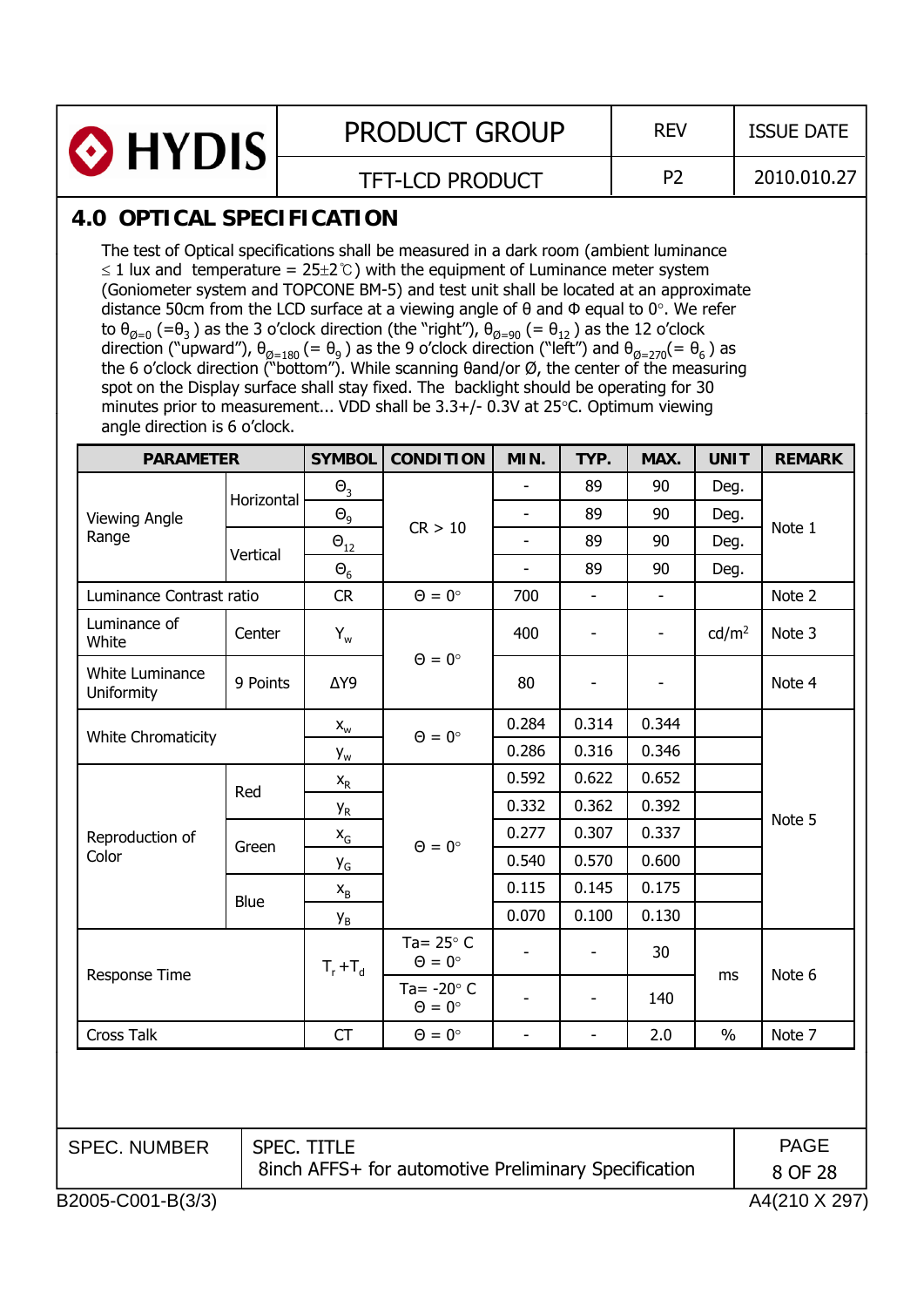| <b>D</b> HYDIS                                  | PRODUCT GROUP                                                                                                                                                                                                                                                                                                                                                                                                                                                                                                                                                                                                                                                                                                                                                                                                                                                                                                                                                                                                                                                                                                                                                                                                                                                                                                                                                                                                                                                                                                   | <b>REV</b>     | <b>ISSUE DATE</b> |
|-------------------------------------------------|-----------------------------------------------------------------------------------------------------------------------------------------------------------------------------------------------------------------------------------------------------------------------------------------------------------------------------------------------------------------------------------------------------------------------------------------------------------------------------------------------------------------------------------------------------------------------------------------------------------------------------------------------------------------------------------------------------------------------------------------------------------------------------------------------------------------------------------------------------------------------------------------------------------------------------------------------------------------------------------------------------------------------------------------------------------------------------------------------------------------------------------------------------------------------------------------------------------------------------------------------------------------------------------------------------------------------------------------------------------------------------------------------------------------------------------------------------------------------------------------------------------------|----------------|-------------------|
|                                                 | <b>TFT-LCD PRODUCT</b>                                                                                                                                                                                                                                                                                                                                                                                                                                                                                                                                                                                                                                                                                                                                                                                                                                                                                                                                                                                                                                                                                                                                                                                                                                                                                                                                                                                                                                                                                          | P <sub>2</sub> | 2010.010.27       |
| Uniformity $\Delta Y =$<br>center of the panel. | Note: 1. Viewing angle is the angle at which the contrast ratio is greater than 10. The viewing are determined<br>for the horizontal or 3, 9 o'clock direction and the vertical or 6, 12 o'clock direction with respect to<br>the optical axis which is normal to the LCD surface . (see FIGURE 1)<br>2. Contrast measurements shall be made at viewing angle of $\Theta = 0^\circ$ and at the center of the LCD<br>surface. Luminance shall be measured with all pixels in the view field set first to white, then to the<br>dark (black) state. (See FIGURE 1)<br>Luminance Contrast Ratio (CR) is defined mathematically.<br>Luminance when displaying a white raster<br>$CR = -$<br>Luminance when displaying a black raster<br>3. Luminance of white is defined as a luminance value of a point across the LCD surface.<br>Luminance shall be measured with all pixels in the view field set first to white. This measurement<br>shall be taken at the locations shown in FIGURE 2 for a total of the measurements per display.<br>4. The White luminance uniformity on LCD surface is then expressed. (See FIGURE 2)<br>Minimum Luminance of 9 points<br>Maximum Luminance of 9 points<br>5. The color chromaticity coordinates specified in Table 4 shall be calculated from the spectral data<br>measured with all pixels first in red, green, blue and white. Measurements shall be made at the<br>6. The electro-optical response time measurements shall be made as FIGURE 3 by switching the "data" | $X$ 100 (%)    |                   |
| and 90% to 10% is Td.                           | input signal OFF and ON. The times needed for the luminance to change from 10% to 90% is Tr,<br>7. Cross-Talk of one area of the LCD surface by another shall be measured by comparing the luminance<br>(YA) of a 25mm diameter area, with all display pixels set to a gray level, to the luminance (YB) of<br>that same area when any adjacent area is driven dark. (See FIGURE 4).                                                                                                                                                                                                                                                                                                                                                                                                                                                                                                                                                                                                                                                                                                                                                                                                                                                                                                                                                                                                                                                                                                                            |                |                   |
|                                                 |                                                                                                                                                                                                                                                                                                                                                                                                                                                                                                                                                                                                                                                                                                                                                                                                                                                                                                                                                                                                                                                                                                                                                                                                                                                                                                                                                                                                                                                                                                                 |                |                   |
| <b>SPEC. NUMBER</b>                             | <b>SPEC. TITLE</b>                                                                                                                                                                                                                                                                                                                                                                                                                                                                                                                                                                                                                                                                                                                                                                                                                                                                                                                                                                                                                                                                                                                                                                                                                                                                                                                                                                                                                                                                                              |                | <b>PAGE</b>       |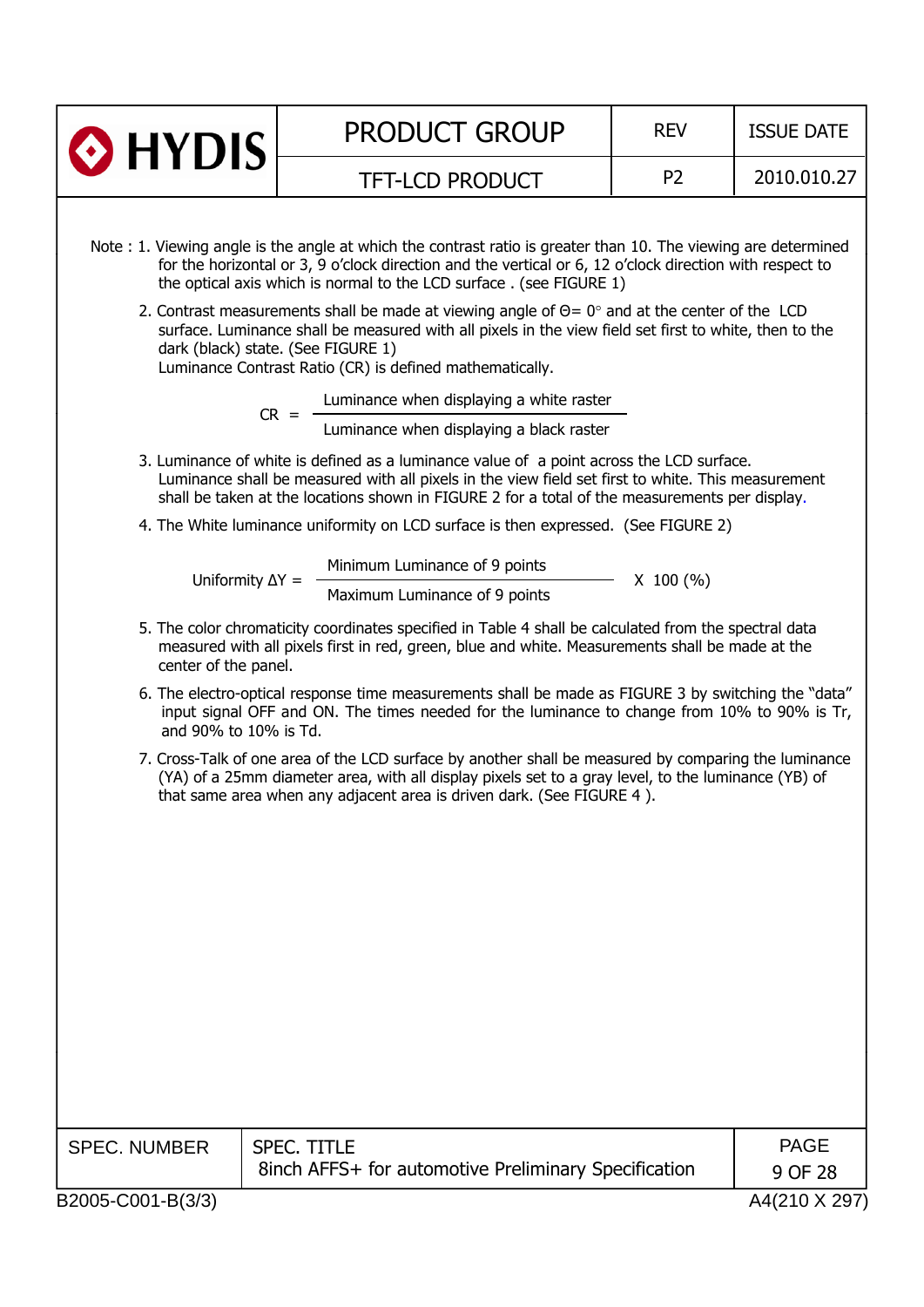| HYDIS | <b>PRODUCT GROUP</b>   | <b>REV</b> | <b>ISSUE DATE</b> |
|-------|------------------------|------------|-------------------|
|       | <b>TFT-LCD PRODUCT</b> | Dʻ         | 2010.010.27       |

## **5.0 INTERFACE CONNECTION.**

#### **5.1 Electrical Interface Connection**

User side Connector : 9686S-50B-GF(IRISO)

. Refer to appendix.15 (Figure 7.) for PIN Drawing and shift function

| PIN NO.<br><b>ZIF</b> | PIN NO.<br><b>FPC</b>    | <b>SYMBOL</b>                                        | <b>FUNCTION</b>                               |             |
|-----------------------|--------------------------|------------------------------------------------------|-----------------------------------------------|-------------|
| 1                     | 1                        | B/L AN                                               | Back Light(ANODE)                             |             |
| 2                     | 1                        | BL AN                                                | Back Light(ANODE)                             |             |
| 3                     | $\overline{\phantom{a}}$ | NC                                                   | Not connected                                 |             |
| 4                     | $\overline{2}$           | BL CA 1                                              | Back Light chain 1(cathode)                   |             |
| 5                     | $\overline{\phantom{a}}$ | <b>NC</b>                                            | Not connected                                 |             |
| 6                     | 3                        | BL CA 2                                              | Back Light chain 2(cathode)                   |             |
| 7                     | $\overline{\phantom{a}}$ | NC.                                                  | Not connected                                 |             |
| 8                     | 4                        | BL_CA_3                                              | Back Light chain 3(cathode)                   |             |
| 9                     | $\overline{\phantom{a}}$ | <b>NC</b>                                            | Not connected                                 |             |
| 10                    | 5                        | <b>NTC</b>                                           | Thermal sensor of BL                          |             |
| 11                    | 6                        | <b>NTC</b>                                           | Thermal sensor of BL                          |             |
| 12                    | 7                        | <b>VCC</b>                                           | +3.3V Power Supply                            |             |
| 13                    | 8                        | <b>VCC</b>                                           | +3.3V Power Supply                            |             |
| 14                    | 9                        | <b>GROUND</b>                                        | <b>GROUND</b>                                 |             |
| 15                    | 10                       | Blue Data Signal 7                                   | Blue Data Signal 7                            |             |
| 16                    | 11                       | Blue Data Signal 6                                   | Blue Data Signal 6                            |             |
| 17                    | 12                       | Blue Data Signal 5                                   | Blue Data Signal 5                            |             |
| 18                    | 13                       | Blue Data Signal 4                                   | Blue Data Signal 4                            |             |
| 19                    | 14                       | Blue Data Signal 3                                   | Blue Data Signal 3                            |             |
| 20                    | 15                       | Blue Data Signal 2                                   | Blue Data Signal 2                            |             |
| 21                    | 16                       | Blue Data Signal 1                                   | Blue Data Signal 1                            |             |
| 22                    | 17                       | Blue Data Signal 0                                   | Blue Data Signal 0                            |             |
| 23                    | 18                       | <b>GROUND</b>                                        | <b>GROUND</b>                                 |             |
| 24                    | 19                       | Green Data Signal 7                                  | Green Data Signal 7                           |             |
| 25                    | 20                       | Green Data Signal 6                                  | Green Data Signal 6                           |             |
| 26                    | 21                       | Green Data Signal 5                                  | Green Data Signal 5                           |             |
| 27                    | 22                       | Green Data Signal 4                                  | Green Data Signal 4                           |             |
| 28                    | 23                       | Green Data Signal 3                                  | Green Data Signal 3                           |             |
| 29                    | 24                       | Green Data Signal 2                                  | Green Data Signal 2                           |             |
| 30                    | 25                       | Green Data Signal 1                                  | Green Data Signal 1                           |             |
| 31                    | 26                       | Green Data Signal 0                                  | Green Data Signal 0                           |             |
| 32                    | 27                       | <b>GROUND</b>                                        | <b>GROUND</b>                                 |             |
| 33                    | 28                       | Red Data Signal 7                                    | Red Data Signal 7                             |             |
| 34                    | 29                       | Red Data Signal 6                                    | Red Data Signal 6                             |             |
| $\overline{35}$       | 30                       | Red Data Signal 5                                    | Red Data Signal 5                             |             |
| 36                    | 31                       | Red Data Signal 4                                    | Red Data Signal 4                             |             |
| 37                    | 32                       | Red Data Signal 3                                    | Red Data Signal 3                             |             |
| 38                    | 33                       | Red Data Signal 2                                    | Red Data Signal 2                             |             |
| 39                    | 34                       | Red Data Signal 1                                    | Red Data Signal 1                             |             |
| 40                    | 35                       | Red Data Signal 0                                    | Red Data Signal 0                             |             |
| 41                    | 36                       | <b>GROUND</b>                                        | <b>GROUND</b>                                 |             |
| 42                    | 37                       | <b>VSYNC</b>                                         | Vertical Sync                                 |             |
| 43                    | 38                       | <b>HSYNC</b>                                         | Horizontal Sync                               |             |
| 44                    | 39                       | <b>FNAB</b>                                          | Data Enable (DE)                              |             |
| 45                    | 40                       | <b>GROUND</b>                                        |                                               |             |
| 46                    | 41                       | <b>CLK</b>                                           | <b>GROUND</b><br><b>CLOCK</b>                 |             |
| 47                    | 42                       | <b>GROUND</b>                                        | <b>GROUND</b>                                 |             |
| 48                    | 43                       | L/R                                                  | Shift Direction Control (left/right) , NOTE 1 |             |
| 49                    | 44                       | U/D                                                  | Shift Direction Control (up/down), NOTE 1     |             |
| 50                    | 45                       | <b>BITS</b>                                          | Bit Selection (6bit/8bit)                     |             |
|                       |                          |                                                      |                                               |             |
|                       |                          |                                                      |                                               | <b>PAGE</b> |
| <b>SPEC. NUMBER</b>   |                          | <b>SPEC. TITLE</b>                                   |                                               |             |
|                       |                          | 8inch AFFS+ for automotive Preliminary Specification |                                               | 10 OF 28    |
|                       |                          |                                                      |                                               |             |
| B2005-C001-B(3/3)     |                          |                                                      |                                               | A4(210 X 29 |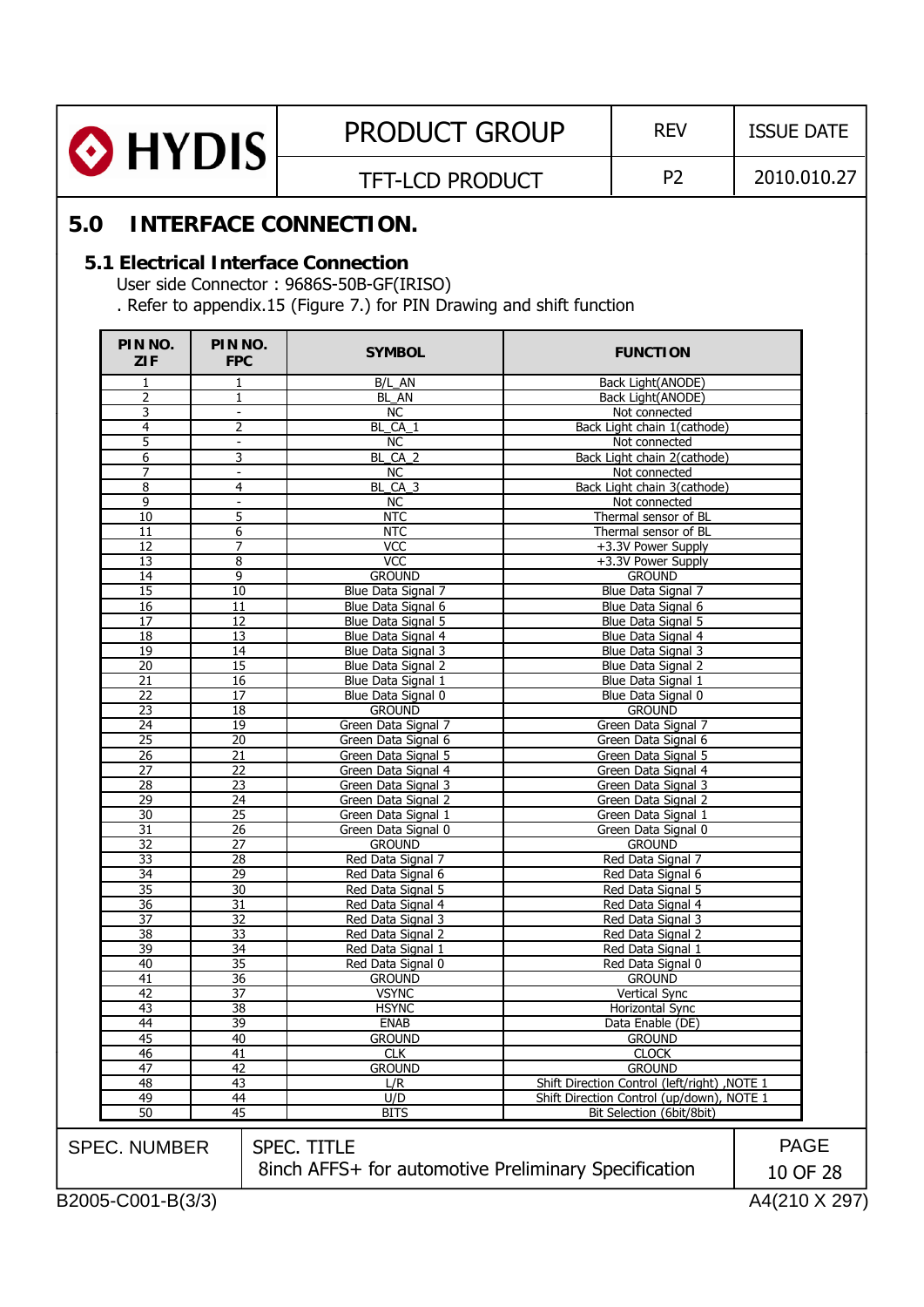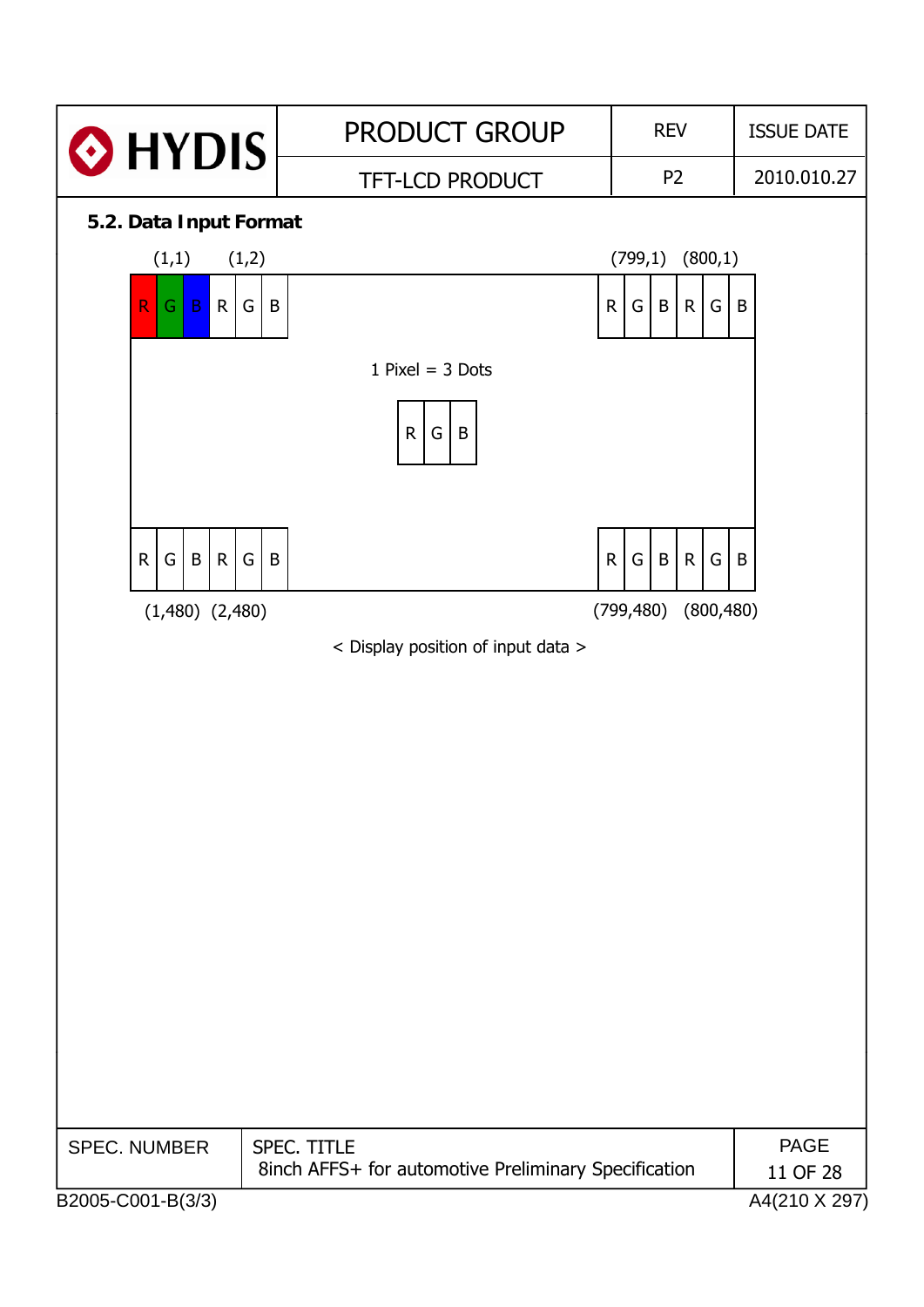| HYDIS                                    |                                                                               |                 | <b>PRODUCT GROUP</b>     |                          | <b>REV</b>               | <b>ISSUE DATE</b> |  |
|------------------------------------------|-------------------------------------------------------------------------------|-----------------|--------------------------|--------------------------|--------------------------|-------------------|--|
|                                          |                                                                               |                 | <b>TFT-LCD PRODUCT</b>   |                          | P <sub>2</sub>           | 2010.010.27       |  |
| <b>6.0. SIGNAL TIMING SPECIFICATIONS</b> |                                                                               |                 |                          |                          |                          |                   |  |
|                                          | <b>6.1 TTL Input Timing Specifications</b>                                    |                 |                          |                          |                          |                   |  |
|                                          | The 8.0" AFFS+ TFT-LCD is operated by the DE (Data enable) mode or SYNC mode. |                 |                          |                          |                          |                   |  |
|                                          | <b>ITEM</b>                                                                   | <b>SYMBOL</b>   | <b>MIN</b>               | <b>TYP</b>               | <b>MAX</b>               | <b>UNIT</b>       |  |
| <b>Clock Frequency</b>                   |                                                                               | 1/T1            | 27.0                     | 33.3                     | 35.0                     | <b>MHz</b>        |  |
| Clock Pulse Duty                         |                                                                               | T <sub>2</sub>  | 40                       | 50                       | 60                       | $\%$              |  |
|                                          | <b>Total</b>                                                                  | T <sub>3</sub>  | 870                      | 1056                     | 1088                     | Clocks            |  |
|                                          | Active                                                                        | T <sub>4</sub>  | 800                      | 800                      | 800                      | <b>Clocks</b>     |  |
|                                          | Pulse Width                                                                   | T <sub>5</sub>  | $\overline{a}$           | 128                      | $\blacksquare$           | Clocks            |  |
| Horizontal Sync                          | <b>Back Porch</b>                                                             | T <sub>6</sub>  | $\overline{a}$           | 88                       | ÷.                       | Clocks            |  |
|                                          | Front Porch                                                                   | T7              | $\overline{\phantom{0}}$ | 40                       | -                        | <b>Clocks</b>     |  |
|                                          | Setup Time                                                                    | T <sub>8</sub>  | 8                        | $\overline{\phantom{a}}$ | -                        | ns                |  |
|                                          | <b>Hold Time</b>                                                              | T <sub>9</sub>  | 8                        | $\overline{\phantom{a}}$ | -                        | ns                |  |
|                                          | Total                                                                         | T <sub>10</sub> | 486                      | 525                      | 550                      | Lines             |  |
|                                          | Active                                                                        | <b>T11</b>      | 480                      | 480                      | 480                      | Lines             |  |
|                                          | Pulse Width                                                                   | T <sub>12</sub> | $\overline{\phantom{a}}$ | $\overline{2}$           | $\overline{\phantom{a}}$ | Lines             |  |
| <b>Vertical Sync</b>                     | <b>Back Porch</b>                                                             | T <sub>13</sub> | $\frac{1}{2}$            | 33                       | $\overline{\phantom{a}}$ | Lines             |  |
|                                          | Front Porch                                                                   | T14             | $\overline{\phantom{a}}$ | 10                       | $\overline{\phantom{0}}$ | Lines             |  |
|                                          | Setup Time                                                                    | T <sub>15</sub> | 8                        | $\overline{\phantom{a}}$ | $\overline{\phantom{0}}$ | ns                |  |
|                                          | <b>Hold Time</b>                                                              | T <sub>16</sub> | 8                        | $\overline{\phantom{a}}$ | -                        | ns                |  |
| Data Setup Time                          |                                                                               | T <sub>17</sub> | 8                        |                          |                          | ns                |  |
| Data Hold Time                           |                                                                               | T <sub>18</sub> | 8                        |                          |                          | ns                |  |
| DE Setup Time                            |                                                                               | T <sub>19</sub> | 8                        |                          |                          | ns                |  |
| DE Hold Time                             |                                                                               | T20             | 8                        |                          |                          | ns                |  |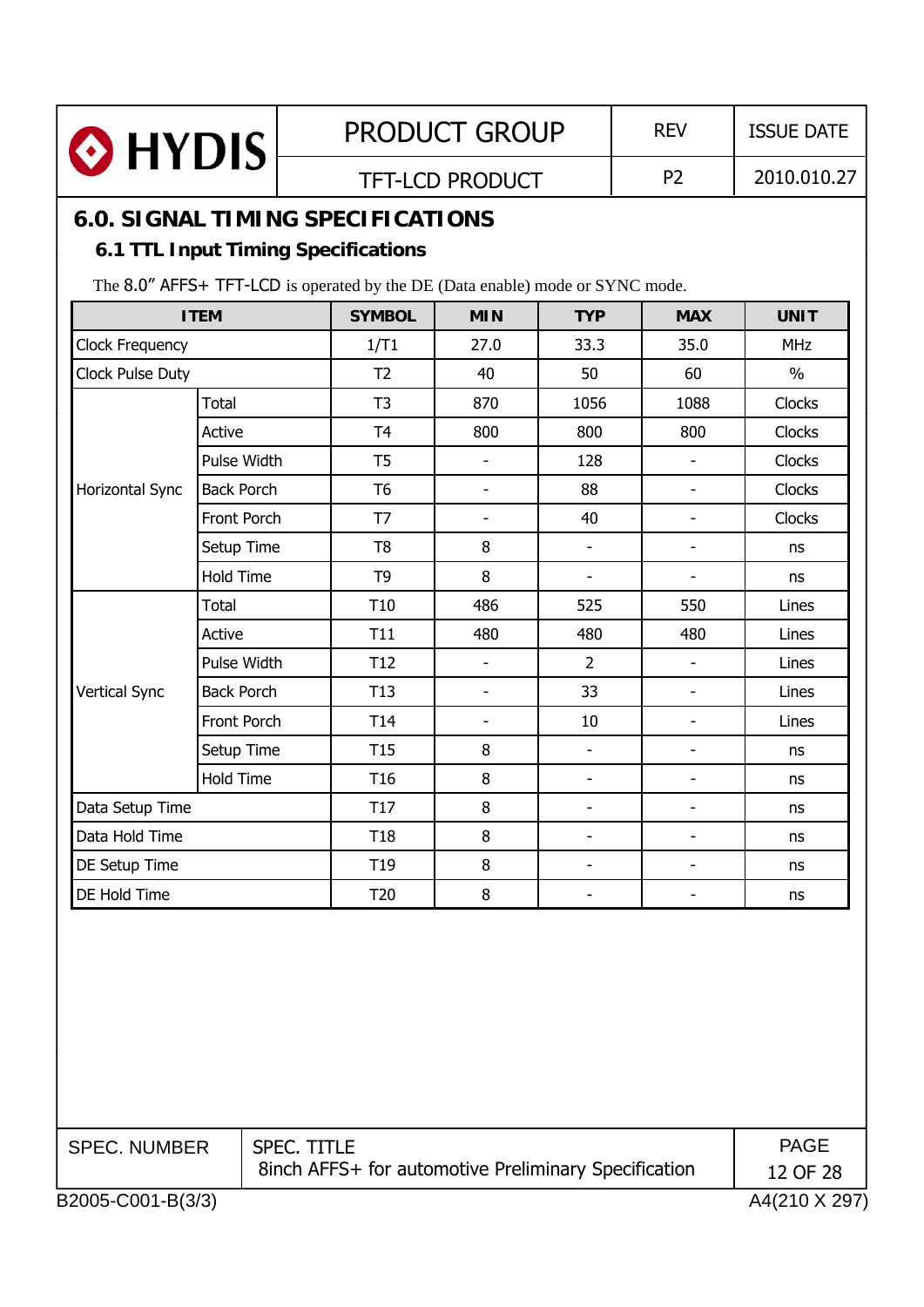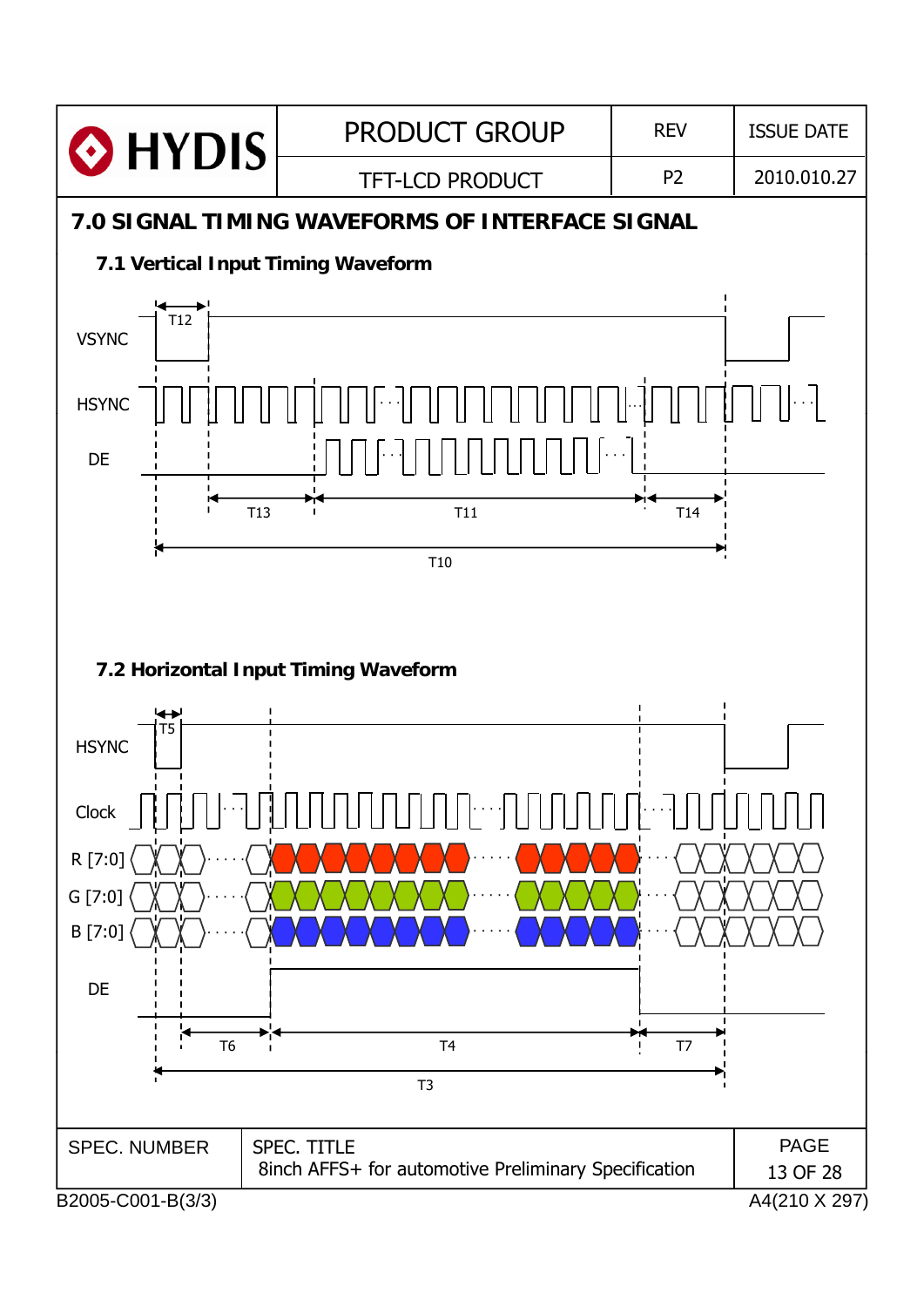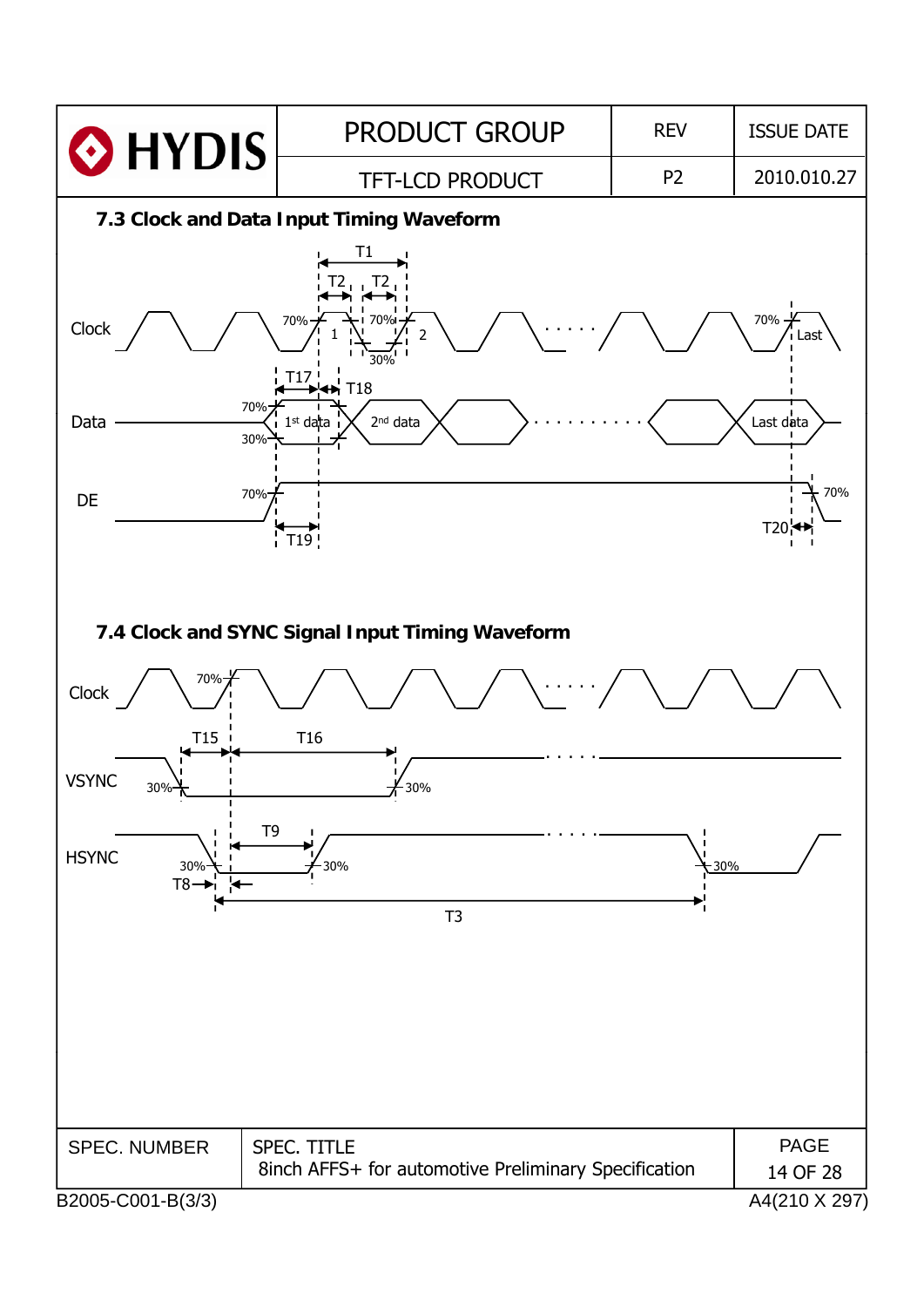|                                                                                                                                                        | HYDIS                                                          |                              |                              |                              |                              |                              |                   | <b>PRODUCT GROUP</b> |                              |                              |                |              |                              |                              |                              |                                                      |                              |                   | <b>REV</b>                   |                              |                              |                              |                              |                   | <b>ISSUE DATE</b>            |  |
|--------------------------------------------------------------------------------------------------------------------------------------------------------|----------------------------------------------------------------|------------------------------|------------------------------|------------------------------|------------------------------|------------------------------|-------------------|----------------------|------------------------------|------------------------------|----------------|--------------|------------------------------|------------------------------|------------------------------|------------------------------------------------------|------------------------------|-------------------|------------------------------|------------------------------|------------------------------|------------------------------|------------------------------|-------------------|------------------------------|--|
|                                                                                                                                                        |                                                                |                              |                              |                              | <b>TFT-LCD PRODUCT</b>       |                              |                   |                      |                              |                              |                |              |                              | P <sub>2</sub>               |                              |                                                      |                              |                   |                              | 2010.010.27                  |                              |                              |                              |                   |                              |  |
|                                                                                                                                                        | 8.0 INPUT SIGNALS, BASIC DISPLAY COLORS & GRAY SCALE OF COLORS |                              |                              |                              |                              |                              |                   |                      |                              |                              |                |              |                              |                              |                              |                                                      |                              |                   |                              |                              |                              |                              |                              |                   |                              |  |
|                                                                                                                                                        |                                                                |                              |                              |                              |                              |                              |                   |                      |                              |                              |                |              |                              |                              |                              |                                                      |                              |                   |                              |                              |                              |                              |                              |                   |                              |  |
| Each color is displayed in 256 gray scales from a 8 bit data signal input. A total of 16,777,216<br>colors are derived from the resultant 24 bit data. |                                                                |                              |                              |                              |                              |                              |                   |                      |                              |                              |                |              |                              |                              |                              |                                                      |                              |                   |                              |                              |                              |                              |                              |                   |                              |  |
|                                                                                                                                                        | Colors & Gray                                                  |                              |                              |                              |                              | Red Data                     |                   |                      |                              |                              |                |              |                              | Green Data                   |                              |                                                      |                              |                   |                              |                              |                              | <b>Blue Data</b>             |                              |                   |                              |  |
|                                                                                                                                                        | Scale                                                          | R7                           |                              | R6 R5                        | R <sub>4</sub>               | $R3$ $R2$                    |                   | R1                   | RO                           | G7                           | G <sub>6</sub> |              | $G5$ $G4$                    | G3                           |                              | $G2$ $G1$                                            | G <sub>0</sub>               | B7                | <b>B6</b>                    | $BS$ B4                      |                              | B <sub>3</sub>               | <b>B2</b>                    | B <sub>1</sub>    | B <sub>0</sub>               |  |
|                                                                                                                                                        | <b>Black</b>                                                   | $\mathbf{0}$                 | 0                            | 0                            | 0                            | 0                            | $\mathbf 0$       | 0                    | $\mathbf{0}$                 | $\mathbf 0$                  | 0              | 0            | $\mathbf{0}$                 | 0                            | $\mathbf 0$                  | $\mathbf{0}$                                         | 0                            | 0                 | 0                            | $\mathbf{0}$                 | $\mathbf 0$                  | 0                            | $\mathbf{0}$                 | 0                 | 0                            |  |
|                                                                                                                                                        | Blue                                                           | $\Omega$                     | $\mathbf{0}$                 | $\mathbf{0}$                 | $\mathbf{0}$                 | $\mathbf{0}$                 | $\mathbf{0}$      | $\Omega$             | $\mathbf{0}$                 | 0                            | $\mathbf{0}$   | $\mathbf{0}$ | $\mathbf{0}$                 | $\mathbf{0}$                 | $\Omega$                     | 0                                                    | $\mathbf{0}$                 | 1                 | $\mathbf{1}$                 | $\mathbf{1}$                 | $\mathbf{1}$                 | $\mathbf{1}$                 | $\mathbf{1}$                 | $\mathbf{1}$      | $\mathbf{1}$                 |  |
|                                                                                                                                                        | Green                                                          | $\Omega$                     | $\mathbf{0}$                 | $\mathbf{0}$                 | $\mathbf{0}$                 | $\mathbf{0}$                 | $\mathbf{0}$      | $\mathbf{0}$         | $\mathbf{0}$                 | $\mathbf{1}$                 | $\mathbf{1}$   | 1            | $\mathbf{1}$                 | $\mathbf{1}$                 | $\mathbf{1}$                 | $\mathbf{1}$                                         | $\mathbf{1}$                 | $\mathbf{0}$      | $\mathbf{0}$                 | $\mathbf{0}$                 | $\mathbf{0}$                 | $\mathbf{0}$                 | $\mathbf{0}$                 | $\mathbf{0}$      | $\mathbf{0}$                 |  |
| Basic                                                                                                                                                  | Cyan                                                           | $\mathbf{0}$                 | $\Omega$                     | $\mathbf{0}$                 | $\mathbf{0}$                 | $\mathbf{0}$                 | $\mathbf{0}$      | $\mathbf{0}$         | $\Omega$                     | $\mathbf{1}$                 | $\mathbf{1}$   | $\mathbf{1}$ | $\mathbf{1}$                 | $\mathbf{1}$                 | $\mathbf{1}$                 | $\mathbf{1}$                                         | $\mathbf{1}$                 | $\mathbf{1}$      | $\mathbf{1}$                 | $\mathbf{1}$                 | $\mathbf{1}$                 | $\mathbf{1}$                 | $\mathbf{1}$                 | $\mathbf{1}$      | $\mathbf{1}$                 |  |
| Colors                                                                                                                                                 | Red                                                            | $\mathbf{1}$                 | $\mathbf{1}$                 | $\mathbf{1}$                 | $\mathbf{1}$                 | $\mathbf{1}$                 | $\mathbf{1}$      | 1                    | $\mathbf{1}$                 | $\mathbf{0}$                 | $\mathbf{0}$   | $\mathbf{0}$ | $\mathbf{0}$                 | $\mathbf{0}$                 | $\mathbf{0}$                 | $\Omega$                                             | $\mathbf{0}$                 | $\mathbf{0}$      | $\Omega$                     | $\Omega$                     | $\Omega$                     | $\mathbf{0}$                 | $\mathbf{0}$                 | $\mathbf{0}$      | $\mathbf{0}$                 |  |
|                                                                                                                                                        | Magenta                                                        | $\mathbf{1}$                 | $\mathbf{1}$                 | $\mathbf{1}$                 | $\mathbf{1}$                 | $\mathbf{1}$                 | $\mathbf{1}$      | 1                    | $\mathbf{1}$                 | $\Omega$                     | 0              | $\mathbf{0}$ | $\mathbf{0}$                 | 0                            | $\mathbf{0}$                 | $\mathbf{0}$                                         | 0                            | 1                 | $\mathbf{1}$                 | $\mathbf{1}$                 | 1                            | $\mathbf{1}$                 | 1                            | 1                 | $\mathbf{1}$                 |  |
|                                                                                                                                                        | Yellow<br>White                                                | $\mathbf{1}$<br>$\mathbf{1}$ | $\mathbf{1}$<br>$\mathbf{1}$ | $\mathbf{1}$<br>$\mathbf{1}$ | $\mathbf{1}$<br>$\mathbf{1}$ | $\mathbf{1}$<br>$\mathbf{1}$ | $\mathbf{1}$<br>1 | 1<br>1               | $\mathbf{1}$<br>$\mathbf{1}$ | $\mathbf{1}$<br>$\mathbf{1}$ | 1<br>1         | 1<br>1       | $\mathbf{1}$<br>$\mathbf{1}$ | $\mathbf{1}$<br>$\mathbf{1}$ | $\mathbf{1}$<br>$\mathbf{1}$ | $\mathbf{1}$<br>$\mathbf{1}$                         | $\mathbf{1}$<br>$\mathbf{1}$ | $\mathbf{0}$<br>1 | $\mathbf{0}$<br>$\mathbf{1}$ | $\mathbf{0}$<br>$\mathbf{1}$ | $\mathbf{0}$<br>$\mathbf{1}$ | $\mathbf{0}$<br>$\mathbf{1}$ | $\mathbf{0}$<br>$\mathbf{1}$ | $\mathbf{0}$<br>1 | $\mathbf{0}$<br>$\mathbf{1}$ |  |
|                                                                                                                                                        | <b>Black</b>                                                   | $\mathbf{0}$                 | $\Omega$                     | $\Omega$                     | $\mathbf{0}$                 | $\mathbf{0}$                 | $\mathbf{0}$      | $\mathbf{0}$         | $\mathbf{0}$                 | $\Omega$                     | 0              | $\mathbf{0}$ | $\mathbf{0}$                 | $\mathbf{0}$                 | $\mathbf{0}$                 | $\mathbf{0}$                                         | 0                            | $\mathbf{0}$      | $\mathbf{0}$                 | $\mathbf{0}$                 | $\mathbf{0}$                 | $\mathbf{0}$                 | $\mathbf{0}$                 | $\mathbf{0}$      | $\mathbf{0}$                 |  |
|                                                                                                                                                        | Δ                                                              | $\Omega$                     | 0                            | $\mathbf{0}$                 | $\mathbf{0}$                 | $\mathbf{0}$                 | $\mathbf{0}$      | $\mathbf{0}$         | $\mathbf{1}$                 | 0                            | $\mathbf 0$    | $\mathbf{0}$ | $\mathbf{0}$                 | $\mathbf{0}$                 | $\mathbf{0}$                 | $\mathbf{0}$                                         | $\mathbf{0}$                 | $\mathbf{0}$      | $\mathbf{0}$                 | $\mathbf{0}$                 | $\mathbf{0}$                 | $\mathbf{0}$                 | $\mathbf{0}$                 | $\mathbf{0}$      | $\mathbf{0}$                 |  |
|                                                                                                                                                        | Darker                                                         | $\Omega$                     |                              |                              | $\Omega$                     | $\mathbf{0}$                 | $\Omega$          | $\mathbf{1}$         | $\Omega$                     | $\Omega$                     | $\mathbf{0}$   | $\Omega$     | $\Omega$                     | $\mathbf{0}$                 | $\Omega$                     | 0                                                    | $\mathbf{0}$                 | $\mathbf{0}$      | $\mathbf{0}$                 | $\mathbf{0}$                 | 0                            | $\Omega$                     | $\mathbf{0}$                 | $\mathbf{0}$      | $\mathbf{0}$                 |  |
| Gray<br>Scale                                                                                                                                          | Δ                                                              |                              |                              |                              |                              |                              |                   |                      |                              |                              |                |              |                              |                              |                              |                                                      |                              |                   |                              |                              |                              |                              |                              |                   |                              |  |
| Of                                                                                                                                                     | $\bigtriangledown$                                             |                              |                              |                              |                              |                              |                   |                      |                              |                              |                |              |                              |                              |                              |                                                      |                              |                   |                              |                              |                              |                              |                              |                   |                              |  |
| Red                                                                                                                                                    | <b>Brighter</b>                                                | $\mathbf{1}$                 | 1                            | $\mathbf{1}$                 | $\mathbf{1}$                 | $\mathbf{1}$                 | $\mathbf{1}$      | 0                    | $\mathbf{1}$                 | 0                            | 0              | $\mathbf{0}$ | 0                            | 0                            | 0                            | 0                                                    | 0                            | 0                 | 0                            | 0                            | 0                            | 0                            | 0                            | 0                 | 0                            |  |
|                                                                                                                                                        | $\triangledown$                                                | $\mathbf{1}$                 | $\mathbf{1}$                 | $\mathbf{1}$                 | $\mathbf{1}$                 | $\mathbf{1}$                 | $\mathbf{1}$      | 1                    | 0                            | $\Omega$                     | 0              | $\mathbf{0}$ | $\Omega$                     | $\mathbf{0}$                 | $\mathbf{0}$                 | 0                                                    | 0                            | $\mathbf{0}$      | $\mathbf{0}$                 | $\mathbf{0}$                 | $\mathbf 0$                  | $\mathbf{0}$                 | $\mathbf{0}$                 | $\mathbf 0$       | 0                            |  |
|                                                                                                                                                        | Red                                                            | $\mathbf{1}$                 | $\mathbf{1}$                 | $\mathbf{1}$                 | $\mathbf{1}$                 | $\mathbf{1}$                 | $\mathbf{1}$      | 1                    | $\mathbf{1}$                 | 0                            | 0              | $\mathbf{0}$ | $\mathbf{0}$                 | 0                            | $\mathbf{0}$                 | $\mathbf{0}$                                         | 0                            | 0                 | $\mathbf{0}$                 | $\mathbf{0}$                 | $\mathbf 0$                  | $\mathbf{0}$                 | $\mathbf{0}$                 | 0                 | $\mathbf 0$                  |  |
|                                                                                                                                                        | <b>Black</b>                                                   | $\mathbf{0}$                 | $\mathbf{0}$                 | $\mathbf{0}$                 | $\mathbf{0}$                 | $\mathbf{0}$                 | $\mathbf{0}$      | $\mathbf{0}$         | $\mathbf{0}$                 | $\Omega$                     | $\mathbf{0}$   | $\mathbf{0}$ | $\mathbf{0}$                 | $\mathbf{0}$                 | $\mathbf{0}$                 | $\mathbf{0}$                                         | 0                            | $\mathbf{0}$      | $\Omega$                     | $\mathbf{0}$                 | $\mathbf{0}$                 | $\mathbf{0}$                 | $\mathbf{0}$                 | $\mathbf{0}$      | $\mathbf{0}$                 |  |
|                                                                                                                                                        | Δ                                                              | $\mathbf{0}$                 | $\Omega$                     | $\mathbf{0}$                 | 0                            | $\mathbf{0}$                 | $\mathbf{0}$      | $\mathbf{0}$         | $\mathbf{0}$                 | 0                            | $\mathbf{0}$   | $\mathbf{0}$ | $\mathbf{0}$                 | 0                            | $\mathbf{0}$                 | $\mathbf{0}$                                         | $1\,$                        | 0                 | $\mathbf{0}$                 | 0                            | $\mathbf 0$                  | $\mathbf{0}$                 | $\mathbf{0}$                 | 0                 | 0                            |  |
| Gray                                                                                                                                                   | Darker<br>Δ                                                    | $\Omega$                     | $\Omega$                     | $\mathbf{0}$                 | $\mathbf{0}$                 | $\mathbf{0}$                 | $\Omega$          | $\Omega$             | $\Omega$                     | $\Omega$                     | $\mathbf{0}$   | $\mathbf{0}$ | $\Omega$                     | $\mathbf{0}$                 | $\Omega$                     | $\mathbf{1}$                                         | $\mathbf{0}$                 | $\mathbf{0}$      | $\Omega$                     | $\Omega$                     | $\mathbf{0}$                 | $\Omega$                     | $\Omega$                     | $\Omega$          | $\Omega$                     |  |
| Scale<br>Of                                                                                                                                            | $\bigtriangledown$                                             |                              |                              |                              |                              |                              |                   |                      |                              |                              |                |              |                              |                              |                              |                                                      |                              |                   |                              |                              |                              |                              |                              |                   |                              |  |
| Green                                                                                                                                                  | <b>Brighter</b>                                                | 0                            | 0                            | 0                            | 0                            | 0                            | 0                 | 0                    | 0                            | $\mathbf{1}$                 | 1              | 1            | 1                            | 1                            | 1                            | 0                                                    | 1                            | 0                 | 0                            | 0                            | 0                            | 0                            | 0                            | 0                 | 0                            |  |
|                                                                                                                                                        | $\triangledown$                                                | $\mathbf 0$                  | 0                            | 0                            | $\mathbf 0$                  | $\mathbf 0$                  | $\pmb{0}$         | $\mathbf 0$          | $\mathbf 0$                  | $\mathbf{1}$                 | 1              | $\mathbf{1}$ | $\mathbf{1}$                 | $\mathbf{1}$                 | $\mathbf{1}$                 | $\mathbf{1}$                                         | 0                            | $\mathbf 0$       | $\mathbf 0$                  | $\mathbf 0$                  | $\mathbf 0$                  | 0                            | 0                            | 0                 | $\mathbf 0$                  |  |
|                                                                                                                                                        | Green                                                          | 0                            | 0                            | $\pmb{0}$                    | $\pmb{0}$                    | 0                            | $\pmb{0}$         | $\pmb{0}$            | 0                            | $\mathbf 1$                  | $\mathbf 1$    | $\mathbf 1$  | $\mathbf{1}$                 | $\mathbf 1$                  | $\mathbf 1$                  | $\mathbf 1$                                          | 1                            | 0                 | 0                            | 0                            | 0                            | 0                            | 0                            | U                 | 0                            |  |
|                                                                                                                                                        | <b>Black</b>                                                   | 0                            | 0                            | 0                            | 0                            | 0                            | 0                 | 0                    | 0                            | 0                            | 0              | 0            | $\mathbf{0}$                 | 0                            | 0                            | 0                                                    | 0                            | 0                 | 0                            | 0                            | 0                            | 0                            | 0                            | 0                 | 0                            |  |
|                                                                                                                                                        | Δ                                                              | 0                            | 0                            | 0                            | 0                            | 0                            | 0                 | 0                    | 0                            | 0                            | 0              | 0            | 0                            | 0                            | $\mathbf 0$                  | 0                                                    | 0                            | 0                 | 0                            | 0                            | 0                            | $\mathbf 0$                  | 0                            | 0                 | 1                            |  |
| Gray                                                                                                                                                   | Darker                                                         | 0                            | 0                            | 0                            | 0                            | 0                            | 0                 | 0                    | 0                            | 0                            | 0              | 0            | 0                            | 0                            | 0                            | $\mathbf 0$                                          | 0                            | 0                 | 0                            | 0                            | 0                            | $\mathbf 0$                  | 0                            | 1                 | 0                            |  |
| Scale                                                                                                                                                  | Δ                                                              |                              |                              |                              |                              |                              |                   |                      |                              |                              |                |              |                              |                              |                              |                                                      |                              |                   |                              |                              |                              |                              |                              |                   |                              |  |
| Of<br>Blue                                                                                                                                             | $\bigtriangledown$<br><b>Brighter</b>                          |                              |                              |                              |                              |                              |                   |                      |                              |                              |                |              |                              |                              |                              |                                                      |                              |                   |                              |                              |                              |                              |                              |                   |                              |  |
|                                                                                                                                                        | $\bigtriangledown$                                             | 0<br>$\mathbf{0}$            | 0<br>0                       | 0<br>0                       | 0<br>0                       | 0<br>0                       | 0<br>0            | 0<br>0               | 0<br>0                       | 0<br>0                       | 0<br>0         | 0<br>0       | 0<br>0                       | 0<br>0                       | 0<br>0                       | 0<br>0                                               | 0<br>0                       | 1<br>1            | 1<br>$\mathbf{1}$            | 1<br>1                       | 1<br>$\mathbf{1}$            | 1<br>$\mathbf{1}$            | 1<br>1                       | 0<br>1            | 1<br>0                       |  |
|                                                                                                                                                        | Blue                                                           | $\mathbf 0$                  | 0                            | 0                            | 0                            | 0                            | 0                 | 0                    | 0                            | 0                            | 0              | $\mathbf 0$  | 0                            | 0                            | 0                            | 0                                                    | 0                            | 1                 | 1                            | 1                            | 1                            | $\mathbf{1}$                 | 1                            | 1                 | 1                            |  |
|                                                                                                                                                        | <b>Black</b>                                                   | 0                            | 0                            | 0                            | 0                            | 0                            | 0                 | 0                    | 0                            | 0                            | 0              | $\mathbf 0$  | 0                            | 0                            | $\mathbf 0$                  | 0                                                    | 0                            | $\pmb{0}$         | 0                            | 0                            | $\mathbf 0$                  | 0                            | 0                            | $\mathbf 0$       | $\bf 0$                      |  |
|                                                                                                                                                        | Δ                                                              | $\mathbf 0$                  | 0                            | 0                            | 0                            | 0                            | 0                 | 0                    | 1                            | 0                            | 0              | $\mathbf 0$  | 0                            | 0                            | 0                            | 0                                                    | 1                            | 0                 | 0                            | 0                            | 0                            | 0                            | 0                            | $\mathbf 0$       | 1                            |  |
| Gray<br>Scale                                                                                                                                          | Darker                                                         | $\mathbf{0}$                 | 0                            | 0                            | 0                            | 0                            | $\mathbf{0}$      | 1                    | 0                            | 0                            | 0              | $\mathbf{0}$ | 0                            | 0                            | $\mathbf{0}$                 | $\mathbf{1}$                                         | 0                            | 0                 | $\mathbf{0}$                 | 0                            | 0                            | 0                            | 0                            | 1                 | $\mathbf 0$                  |  |
| Of                                                                                                                                                     | Δ                                                              |                              |                              |                              |                              |                              |                   |                      |                              |                              |                |              |                              |                              |                              |                                                      |                              |                   |                              |                              |                              |                              |                              |                   |                              |  |
| White                                                                                                                                                  | $\overline{\nabla}$                                            |                              |                              |                              |                              |                              |                   |                      |                              |                              |                |              |                              |                              |                              |                                                      |                              |                   |                              |                              |                              |                              |                              |                   |                              |  |
| &<br><b>Black</b>                                                                                                                                      | <b>Brighter</b>                                                | $\mathbf{1}$                 | $\mathbf{1}$                 | 1                            | 1                            | 1                            | 1                 | 0                    | $\mathbf{1}$                 | $\mathbf{1}$                 | 1              | 1            | $\mathbf{1}$                 | $\mathbf{1}$                 | 1                            | 0                                                    | 1                            | 1                 | $\mathbf{1}$                 | $\mathbf{1}$                 | 1                            | 1                            | 1                            | 0                 | 1                            |  |
|                                                                                                                                                        | $\bigtriangledown$                                             | $\mathbf{1}$                 | $\mathbf{1}$                 | 1                            | 1                            | $\mathbf{1}$                 | $\mathbf{1}$      | 1                    | 0                            | $\mathbf{1}$                 | 1              | 1            | $\mathbf{1}$                 | $\mathbf{1}$                 | 1                            | 1                                                    | 0                            | 1                 | $\mathbf{1}$                 | $\mathbf{1}$                 | 1                            | $\mathbf{1}$                 | 1                            | 1                 | $\bf 0$                      |  |
|                                                                                                                                                        | White                                                          | 1                            | $\mathbf{1}$                 | $\mathbf{1}$                 | $\mathbf{1}$                 | $\mathbf{1}$                 | $\mathbf{1}$      | 1                    | $\mathbf{1}$                 | $\mathbf{1}$                 | $\mathbf{1}$   | $\mathbf{1}$ | $\mathbf{1}$                 | $\mathbf{1}$                 | 1                            | $\mathbf{1}$                                         | 1                            | 1                 | $\mathbf{1}$                 | $\mathbf{1}$                 | $\mathbf{1}$                 | $\mathbf{1}$                 | 1                            | 1                 | $\mathbf{1}$                 |  |
|                                                                                                                                                        | <b>SPEC. NUMBER</b>                                            |                              |                              | <b>SPEC. TITLE</b>           |                              |                              |                   |                      |                              |                              |                |              |                              |                              |                              |                                                      |                              |                   |                              |                              |                              |                              |                              | <b>PAGE</b>       |                              |  |
|                                                                                                                                                        |                                                                |                              |                              |                              |                              |                              |                   |                      |                              |                              |                |              |                              |                              |                              | 8inch AFFS+ for automotive Preliminary Specification |                              |                   |                              |                              |                              |                              |                              |                   | 15 OF 28                     |  |
|                                                                                                                                                        |                                                                |                              |                              |                              |                              |                              |                   |                      |                              |                              |                |              |                              |                              |                              |                                                      |                              |                   |                              |                              |                              |                              |                              |                   |                              |  |
|                                                                                                                                                        | B2005-C001-B(3/3)                                              |                              |                              |                              |                              |                              |                   |                      |                              |                              |                |              |                              |                              |                              |                                                      |                              |                   |                              |                              |                              |                              |                              |                   | A4(210 X 297)                |  |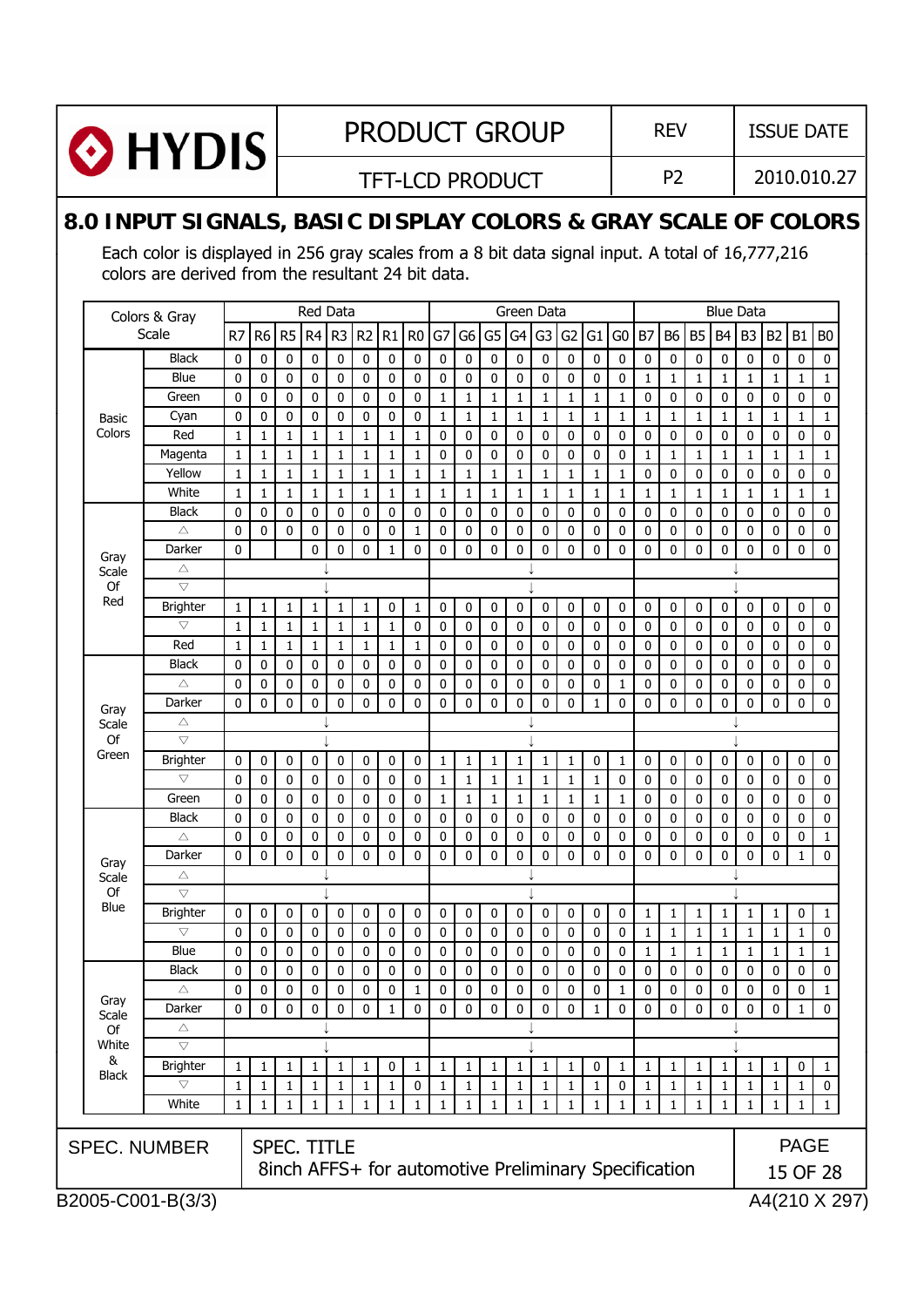| $\cdot$ HYDIS                                                                                          | <b>PRODUCT GROUP</b>                                                                                                                                                                                                                                  | <b>REV</b>           | <b>ISSUE DATE</b>       |
|--------------------------------------------------------------------------------------------------------|-------------------------------------------------------------------------------------------------------------------------------------------------------------------------------------------------------------------------------------------------------|----------------------|-------------------------|
|                                                                                                        | <b>TFT-LCD PRODUCT</b>                                                                                                                                                                                                                                | P <sub>2</sub>       | 2010.010.27             |
| <b>POWER SEQUENCE</b><br>9.0                                                                           | To prevent a latch-up or DC operation of the LCD module, the power on/off<br>sequence shall be as shown in below                                                                                                                                      |                      |                         |
| <b>Power Supply</b>                                                                                    | 0.9VDI<br>0.9VDD<br>$0.1$ VDD<br>$0\sqrt{0.1VDD}$<br>T <sub>1</sub>                                                                                                                                                                                   | T <sub>6</sub><br>T7 |                         |
| Interface Signal                                                                                       | Valid<br>0<br>T <sub>3</sub><br>T4                                                                                                                                                                                                                    |                      |                         |
| Back-light                                                                                             | $\overline{0}$                                                                                                                                                                                                                                        |                      |                         |
| • 0 < T1, T6 $\leq$ 10 ms<br>• 0 < T2, T5 $\le$ 50 ms<br>100 ms $\leq$ T3, T4<br>$\cdot$ 400 ms $<$ T6 |                                                                                                                                                                                                                                                       |                      |                         |
| Notes:<br>high impedance.                                                                              | 1. When the power supply VDD is 0V, Keep the level of input signals on the low or keep<br>2. Do not keep the interface signal high impedance when power is on.<br>3. Back Light must be turn on after power for logic and interface signal are valid. |                      |                         |
| <b>SPEC. NUMBER</b>                                                                                    | <b>SPEC. TITLE</b><br>8inch AFFS+ for automotive Preliminary Specification                                                                                                                                                                            |                      | <b>PAGE</b><br>16 OF 28 |
| B2005-C001-B(3/3)                                                                                      |                                                                                                                                                                                                                                                       |                      | A4(210 X 297)           |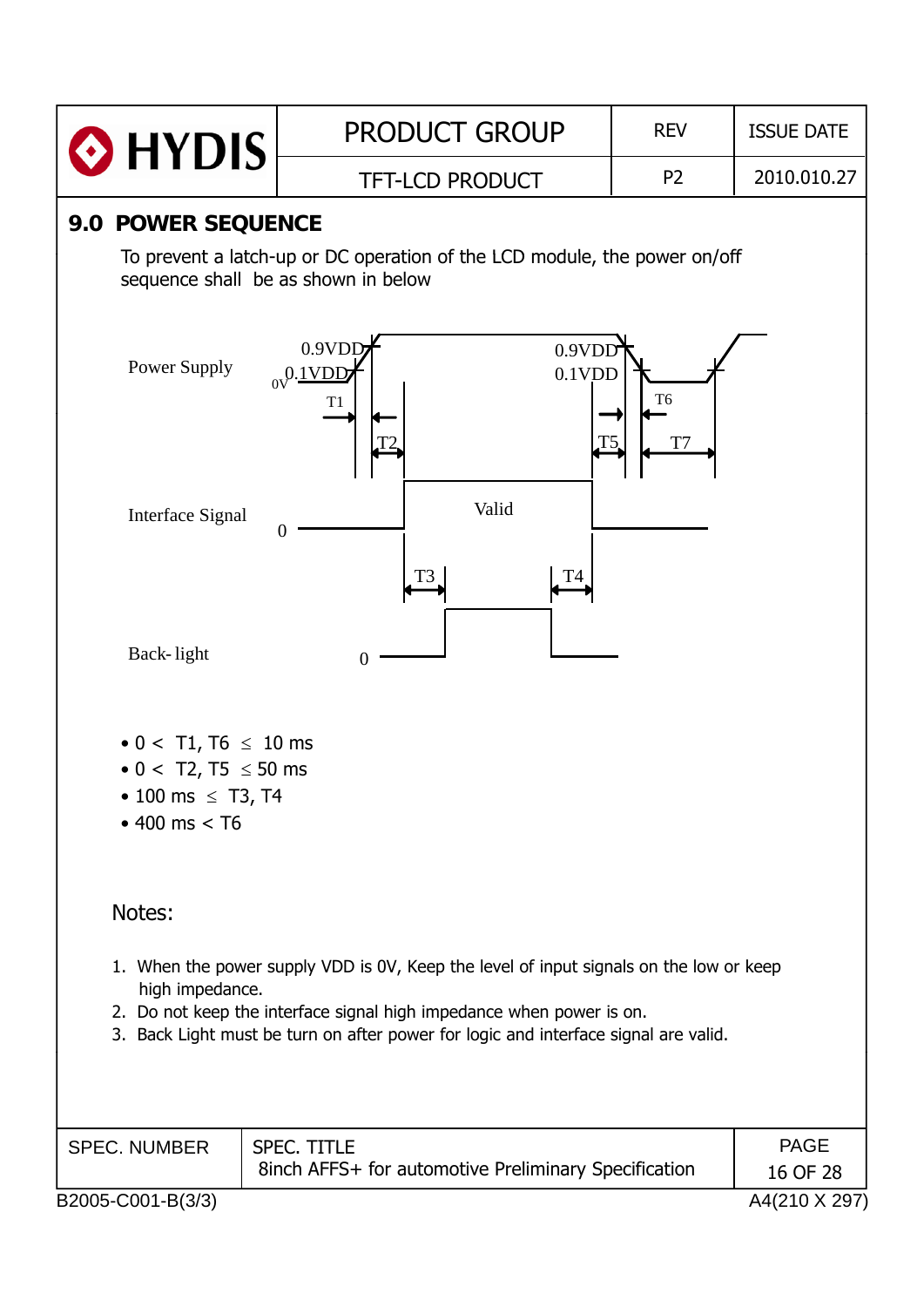| HYDIS                                                                            | <b>TFT-LCD PRODUCT</b>                                   | P <sub>2</sub>                         | 2010.010.27 |  |  |  |  |  |  |
|----------------------------------------------------------------------------------|----------------------------------------------------------|----------------------------------------|-------------|--|--|--|--|--|--|
|                                                                                  |                                                          |                                        |             |  |  |  |  |  |  |
|                                                                                  |                                                          | <b>10.0 MECHANICAL CHARACTERISTICS</b> |             |  |  |  |  |  |  |
|                                                                                  | <b>10.1 Dimensional Requirements</b>                     |                                        |             |  |  |  |  |  |  |
| FIGURE 5, 6 shown in appendix shows mechanical outlines for the model.           |                                                          |                                        |             |  |  |  |  |  |  |
| <b>PARAMETER</b>                                                                 | <b>SPECIFICATION</b>                                     |                                        | <b>UNIT</b> |  |  |  |  |  |  |
| Active area                                                                      | 174.0 (H) $\times$ 104.4 (V)                             |                                        | mm          |  |  |  |  |  |  |
| Number of pixels                                                                 | 800 (H) $\times$ 480 (V)<br>$(1$ pixel = R + G + B dots) |                                        | pixels      |  |  |  |  |  |  |
| Pixel pitch                                                                      | 0.2175 (H) $\times$ 0.2175 (V)                           | mm                                     |             |  |  |  |  |  |  |
| Pixel arrangement                                                                | <b>RGB Vertical stripe</b>                               |                                        |             |  |  |  |  |  |  |
| Display colors                                                                   | 16,777,216                                               | colors                                 |             |  |  |  |  |  |  |
| Display mode                                                                     | Normally Black                                           |                                        |             |  |  |  |  |  |  |
| Dimensional outline                                                              | 190.0 ± 0.3 (H) X 120.0 ± 0.3 (V) X 10.0 ± 0.3(D)        |                                        | mm          |  |  |  |  |  |  |
| Weight                                                                           | 300 Typ                                                  |                                        | g           |  |  |  |  |  |  |
| Back-light                                                                       | SMD LED Array(27EA)                                      |                                        |             |  |  |  |  |  |  |
| 10.2 Mounting<br>See FIGURE 5. (shown in Appendix)<br>10.3 Anti-Glare Polarizer. |                                                          |                                        |             |  |  |  |  |  |  |

screen as seen from a distance 50 cm from the screen with an overhead light level of 150lux. The manufacture shall furnish limit samples of the panel showing the light leakage acceptable.

| <b>SPEC. NUMBER</b> | <b>SPEC. TITLE</b><br>8inch AFFS+ for automotive Preliminary Specification | <b>PAGE</b><br>17 OF 28 |
|---------------------|----------------------------------------------------------------------------|-------------------------|
| B2005-C001-B(3/3)   |                                                                            | A4(210 X 297)           |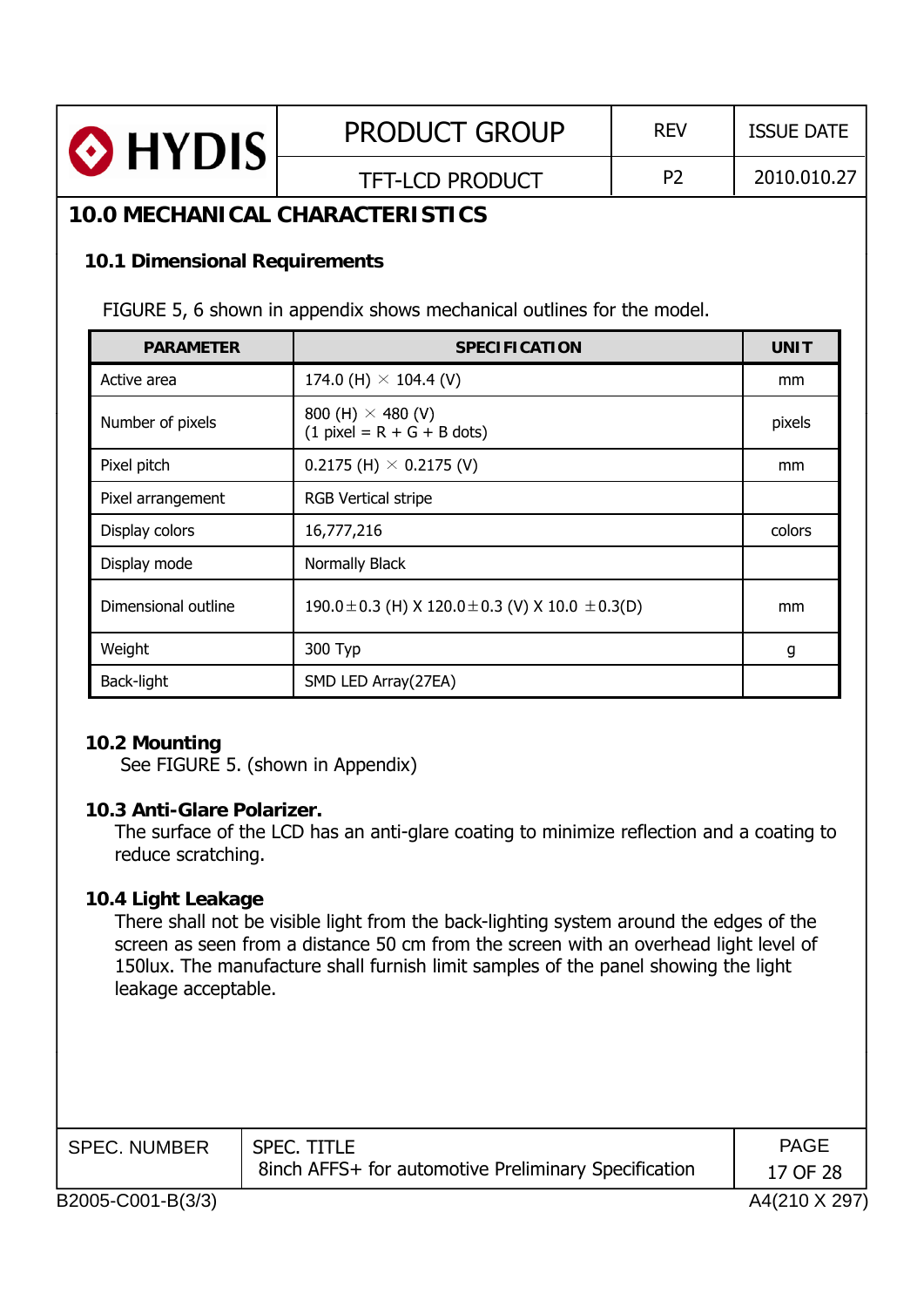| <b>No</b>                                                                                                                                      |  | <b>Test Item</b>           | Condition                                                                                 | Duration |             |  |  |
|------------------------------------------------------------------------------------------------------------------------------------------------|--|----------------------------|-------------------------------------------------------------------------------------------|----------|-------------|--|--|
| $\mathbf{1}$                                                                                                                                   |  | <b>HTO</b>                 | 85°C                                                                                      | 750Hrs   |             |  |  |
| $\overline{2}$                                                                                                                                 |  | <b>THO</b>                 | 60℃ 90%                                                                                   | 240Hrs   |             |  |  |
| 3                                                                                                                                              |  | <b>LTO</b>                 | $-30^{\circ}$ C                                                                           | 240Hrs   |             |  |  |
| 4                                                                                                                                              |  | <b>HTS</b>                 | 90°C                                                                                      | 500Hrs   |             |  |  |
| 5                                                                                                                                              |  | <b>LTS</b>                 | $-40^{\circ}$ C                                                                           | 500Hrs   |             |  |  |
|                                                                                                                                                |  | <b>TST</b>                 | -30 ℃ ↔ 85 ℃ 10 cyc, 3Hrs                                                                 | 60Hrs    |             |  |  |
| 6                                                                                                                                              |  | Damp Heat.                 | 25℃ 90~98%<br>→55°С 90~98% 6сус                                                           | 144Hrs   |             |  |  |
| $\overline{7}$                                                                                                                                 |  | <b>Humidity Resistance</b> | 65℃93%                                                                                    | 500Hrs   |             |  |  |
| 3 direction X, Y, Z axes 6 repeats<br>8<br><b>VIB</b><br>Sweep time 1min Peak acceleration 10G<br>Frequency 10 to 150Hz Peak to peak sine wave |  |                            |                                                                                           |          |             |  |  |
| 3 direction X, Y, Z axes 6 repeats<br>9<br>Peak acceleration 100G<br><b>SHK</b><br>Pulse duration 6ms sine wave                                |  |                            |                                                                                           |          |             |  |  |
| 10                                                                                                                                             |  | <b>ESD</b>                 | 330pF 330 $\Omega$ Air $\pm$ 25kV 18point<br>330pF 330 $\Omega$ Contact $\pm$ 8kV 10point |          |             |  |  |
|                                                                                                                                                |  |                            | 5X5 Checker 1Hr $(25^{\circ}$ C)<br>Level 2 (Initial), Level 1 (After 3min) @L127         |          |             |  |  |
| 11                                                                                                                                             |  | Image sticking             | 5X5 Checker 1Hr (65°C)<br>Level 1 (After 30m) @L127                                       |          |             |  |  |
|                                                                                                                                                |  |                            |                                                                                           |          |             |  |  |
| <b>SPEC. NUMBER</b><br><b>SPEC. TITLE</b>                                                                                                      |  |                            |                                                                                           |          | <b>PAGE</b> |  |  |

O HYDIS

PRODUCT GROUP | REV | ISSUE DATE

TFT-LCD PRODUCT | P2 | 2010.010.27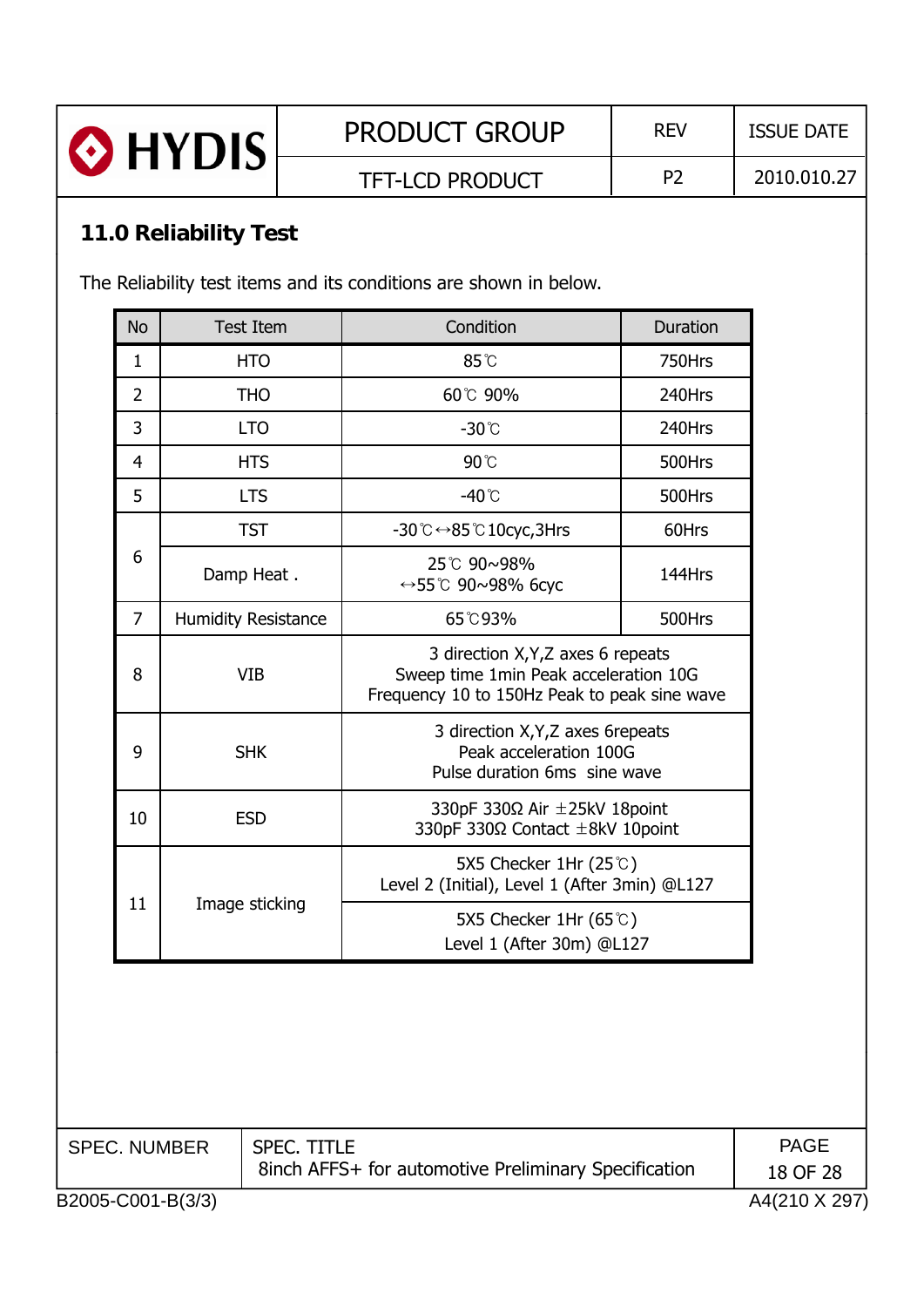| O HYDIS                                                 | <b>PRODUCT GROUP</b>                                                                                                                                                                                                                                                                                                                                   | <b>REV</b>     | <b>ISSUE DATE</b>       |
|---------------------------------------------------------|--------------------------------------------------------------------------------------------------------------------------------------------------------------------------------------------------------------------------------------------------------------------------------------------------------------------------------------------------------|----------------|-------------------------|
|                                                         | <b>TFT-LCD PRODUCT</b>                                                                                                                                                                                                                                                                                                                                 | P <sub>2</sub> | 2010.010.27             |
| 11.2 Extent of testing                                  |                                                                                                                                                                                                                                                                                                                                                        |                |                         |
| with automotive general standard                        | All qualifications and tests of this automotive products have to be done in accordance                                                                                                                                                                                                                                                                 |                |                         |
| •Functional Test (2parts)<br>•Dimensional Check (2part) | - All parameters from component specification                                                                                                                                                                                                                                                                                                          |                |                         |
| •Appearance (all parts)<br>reliability.                 | - visual inspection for characteristics, which may impair the function, durability, installation or<br>- visual inspection for characteristics, which may disturb the appearance of the visible area.<br>- visual inspection of the powered unit with light source color of the target application<br>and minimum intensity of the target application. |                |                         |
|                                                         |                                                                                                                                                                                                                                                                                                                                                        |                |                         |
|                                                         |                                                                                                                                                                                                                                                                                                                                                        |                |                         |
|                                                         |                                                                                                                                                                                                                                                                                                                                                        |                |                         |
|                                                         |                                                                                                                                                                                                                                                                                                                                                        |                |                         |
|                                                         |                                                                                                                                                                                                                                                                                                                                                        |                |                         |
|                                                         |                                                                                                                                                                                                                                                                                                                                                        |                |                         |
|                                                         |                                                                                                                                                                                                                                                                                                                                                        |                |                         |
|                                                         |                                                                                                                                                                                                                                                                                                                                                        |                |                         |
|                                                         |                                                                                                                                                                                                                                                                                                                                                        |                |                         |
|                                                         |                                                                                                                                                                                                                                                                                                                                                        |                |                         |
|                                                         |                                                                                                                                                                                                                                                                                                                                                        |                |                         |
|                                                         |                                                                                                                                                                                                                                                                                                                                                        |                |                         |
|                                                         |                                                                                                                                                                                                                                                                                                                                                        |                |                         |
| <b>SPEC. NUMBER</b>                                     | SPEC. TITLE<br>8inch AFFS+ for automotive Preliminary Specification                                                                                                                                                                                                                                                                                    |                | <b>PAGE</b><br>19 OF 28 |
| B2005-C001-B(3/3)                                       |                                                                                                                                                                                                                                                                                                                                                        |                | A4(210 X 297)           |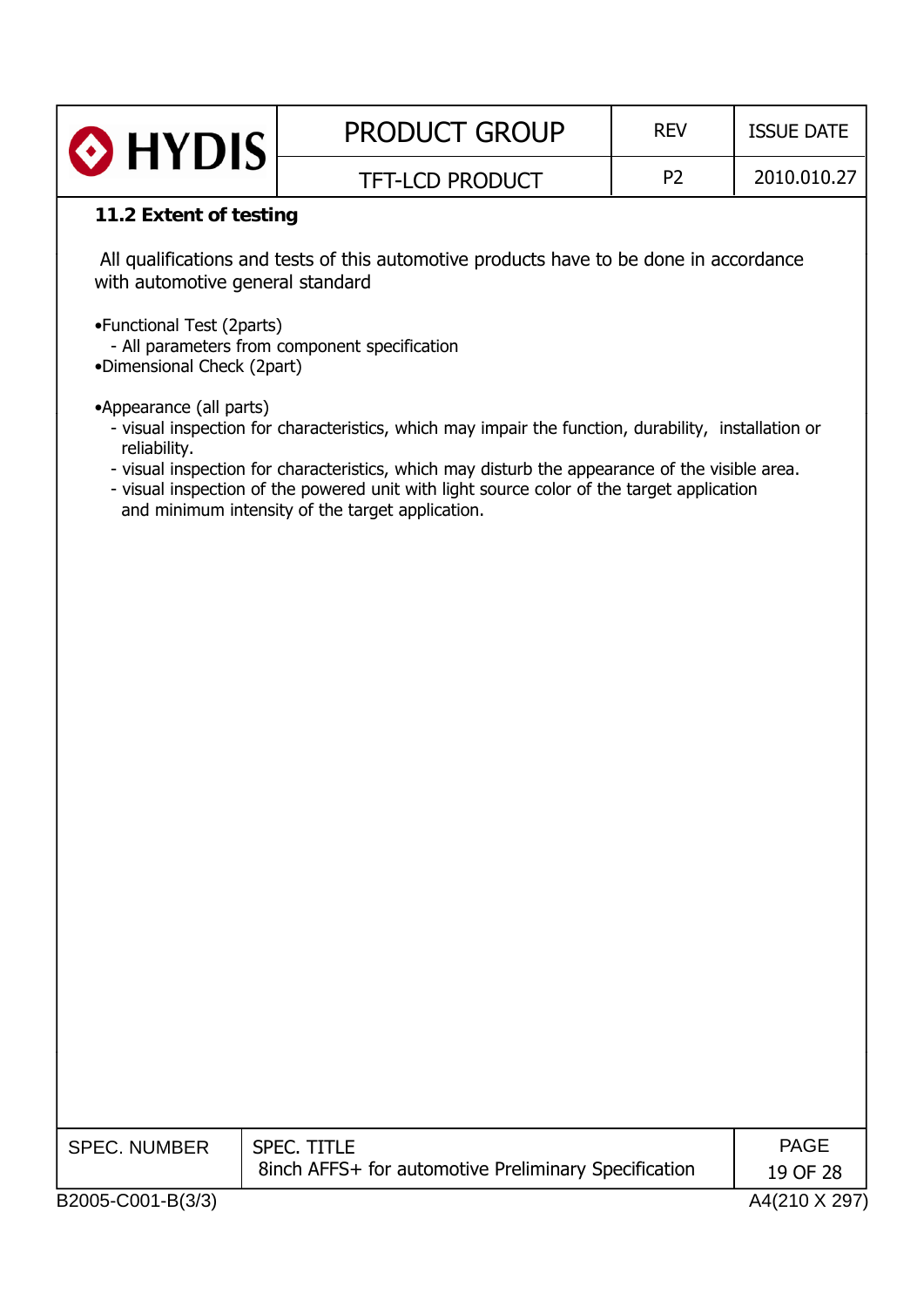| HYDIS                                                                                                                                                                                                                                                                                                                                                                                                                                                                                                                                                                                                                                                                                                            |  | <b>PRODUCT GROUP</b>                                                       | <b>REV</b>     | <b>ISSUE DATE</b>       |
|------------------------------------------------------------------------------------------------------------------------------------------------------------------------------------------------------------------------------------------------------------------------------------------------------------------------------------------------------------------------------------------------------------------------------------------------------------------------------------------------------------------------------------------------------------------------------------------------------------------------------------------------------------------------------------------------------------------|--|----------------------------------------------------------------------------|----------------|-------------------------|
|                                                                                                                                                                                                                                                                                                                                                                                                                                                                                                                                                                                                                                                                                                                  |  | <b>TFT-LCD PRODUCT</b>                                                     | P <sub>2</sub> | 2010.010.27             |
| <b>12.0 HANDLING &amp; CAUTIONS</b>                                                                                                                                                                                                                                                                                                                                                                                                                                                                                                                                                                                                                                                                              |  |                                                                            |                |                         |
| 12.1 Cautions when taking out the module<br>• Pick the pouch only, when taking out module from a shipping package.                                                                                                                                                                                                                                                                                                                                                                                                                                                                                                                                                                                               |  |                                                                            |                |                         |
| 12.2 Cautions for handling the module<br>• As the electrostatic discharges may break the LCD module, handle the LCD module<br>with care. Peel a protection sheet off from the LCD panel surface as slowly as possible.<br>• As the LCD panel and backlight element are made from fragile glass material, impulse<br>and pressure to the LCD module should be avoided.<br>• As the surface of the polarizer is very soft and easily scratched, use a soft dry cloth<br>without chemicals for cleaning.<br>• Do not pull the interface connector in or out while the LCD module is operating.<br>. Put the module display side down on a flat horizontal plane.<br>• Handle connectors and cables (FPC) with care. |  |                                                                            |                |                         |
| 12.3 Cautions for the operation<br>• When the module is operating, do not lose MCLK, DE signals. If any one of these<br>signals were lost, the LCD panel would be damaged.<br>• Obey the supply voltage sequence. If wrong sequence were applied, the module would<br>be damaged.                                                                                                                                                                                                                                                                                                                                                                                                                                |  |                                                                            |                |                         |
| 12.4 Cautions for the atmosphere<br>• Dewdrop atmosphere should be avoided.<br>• Do not store and/or operate the LCD module in a high temperature and/or humidity<br>atmosphere. Storage in an electro-conductive polymer-packing pouch and under<br>relatively low temperature atmosphere is recommended.                                                                                                                                                                                                                                                                                                                                                                                                       |  |                                                                            |                |                         |
| 12.5 Cautions for the module characteristics<br>• Do not apply fixed pattern data signal to the LCD module at product aging.<br>• Applying fixed pattern for a long time may cause image sticking.                                                                                                                                                                                                                                                                                                                                                                                                                                                                                                               |  |                                                                            |                |                         |
| <b>12.6 Other cautions</b><br>. Do not disassemble and/or re-assemble LCD module.<br>. Do not re-adjust variable resistor or switch etc.<br>• When returning the module for repair or etc, please pack the module not to be broken.<br>We recommend using the original shipping packages.                                                                                                                                                                                                                                                                                                                                                                                                                        |  |                                                                            |                |                         |
| <b>SPEC. NUMBER</b>                                                                                                                                                                                                                                                                                                                                                                                                                                                                                                                                                                                                                                                                                              |  | <b>SPEC. TITLE</b><br>8inch AFFS+ for automotive Preliminary Specification |                | <b>PAGE</b><br>20 OF 28 |
| B2005-C001-B(3/3)                                                                                                                                                                                                                                                                                                                                                                                                                                                                                                                                                                                                                                                                                                |  |                                                                            |                | A4(210 X 297)           |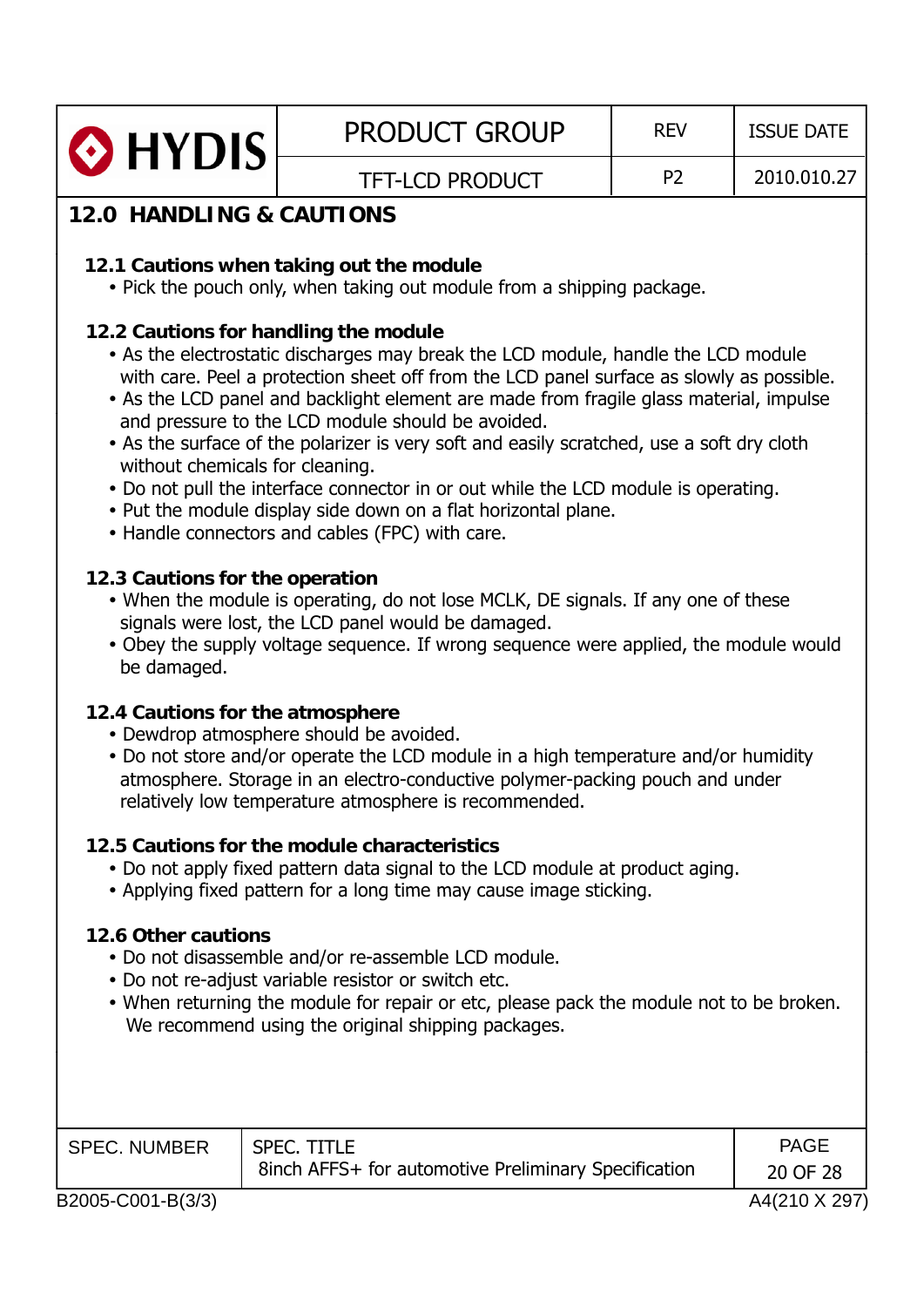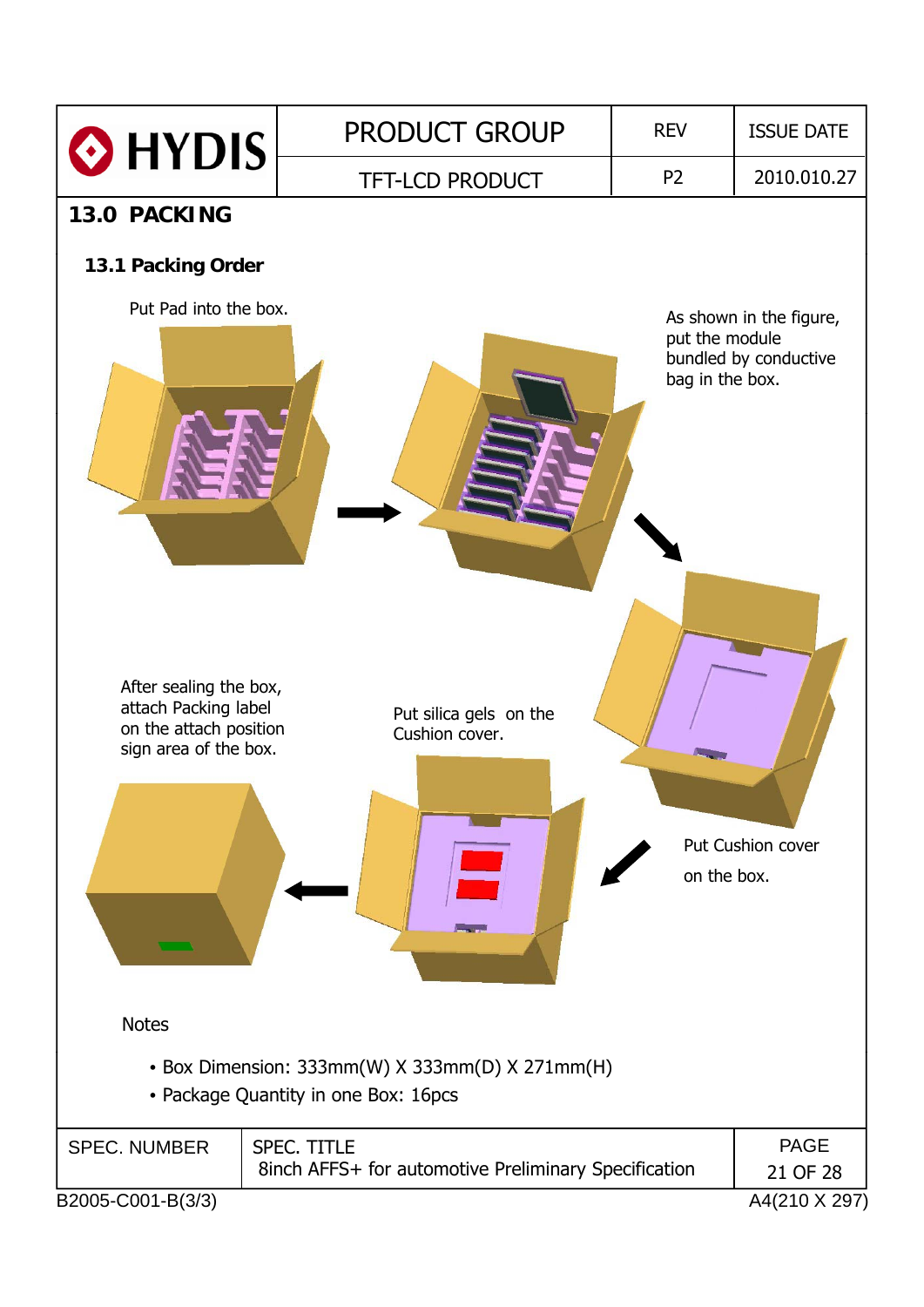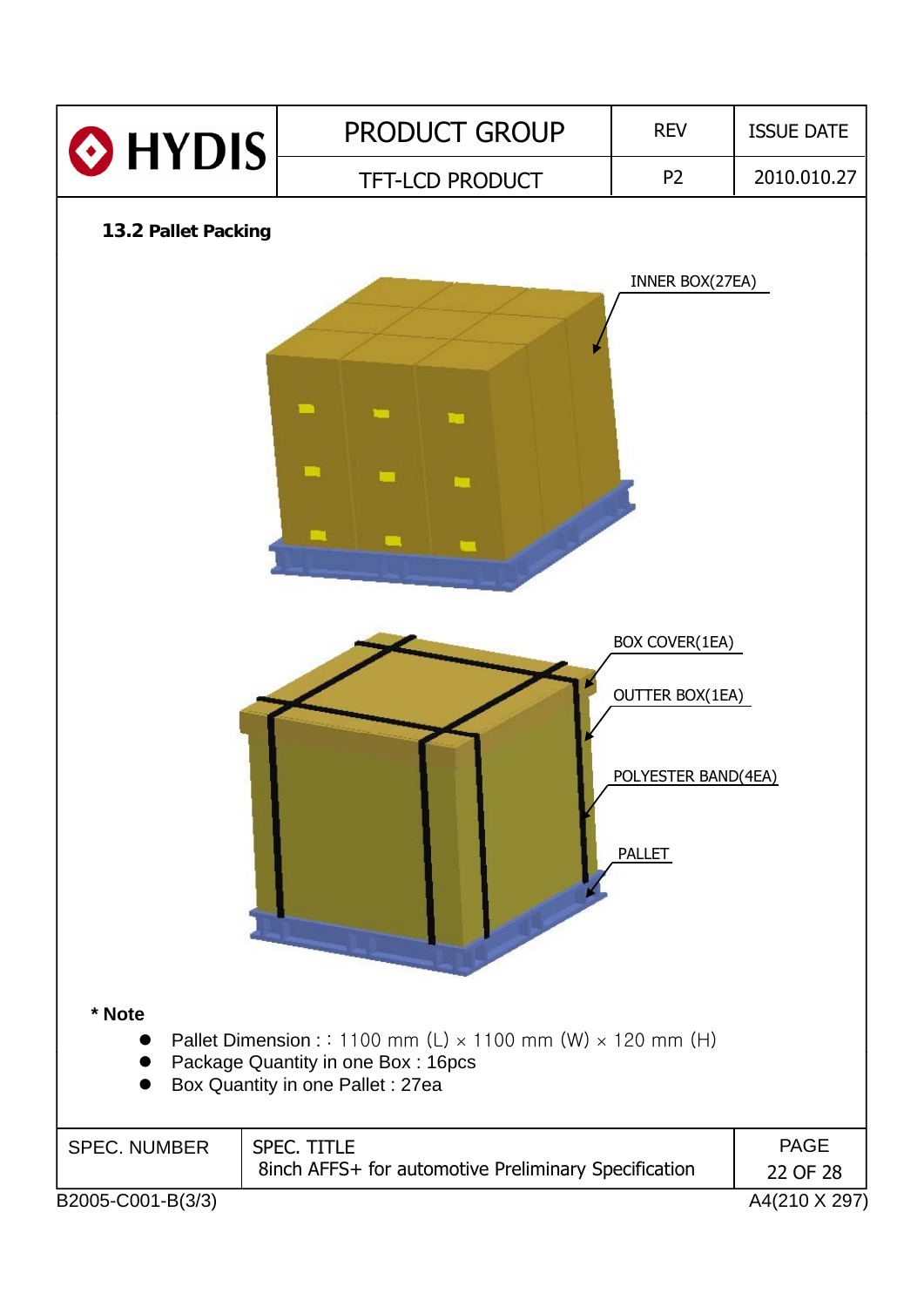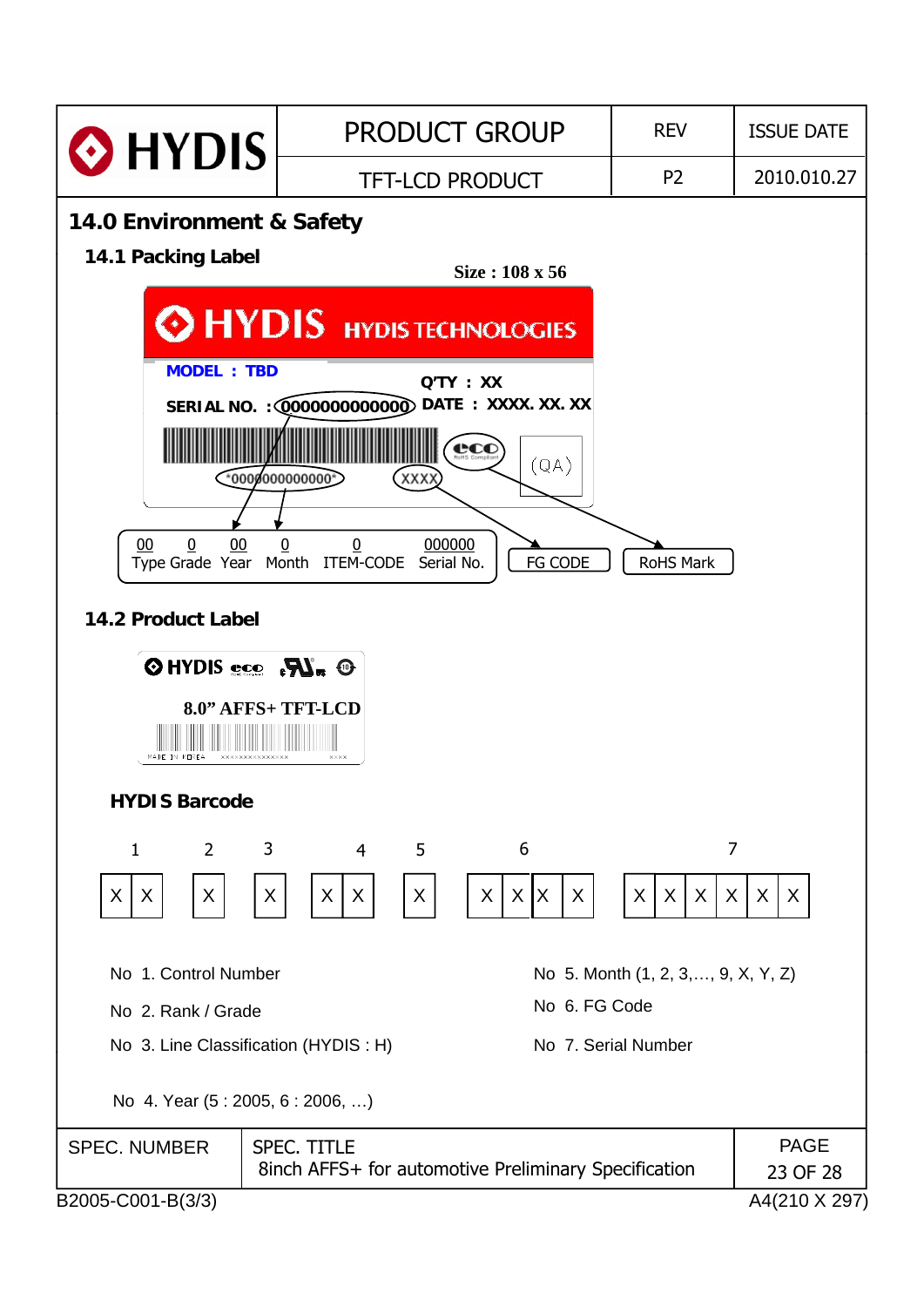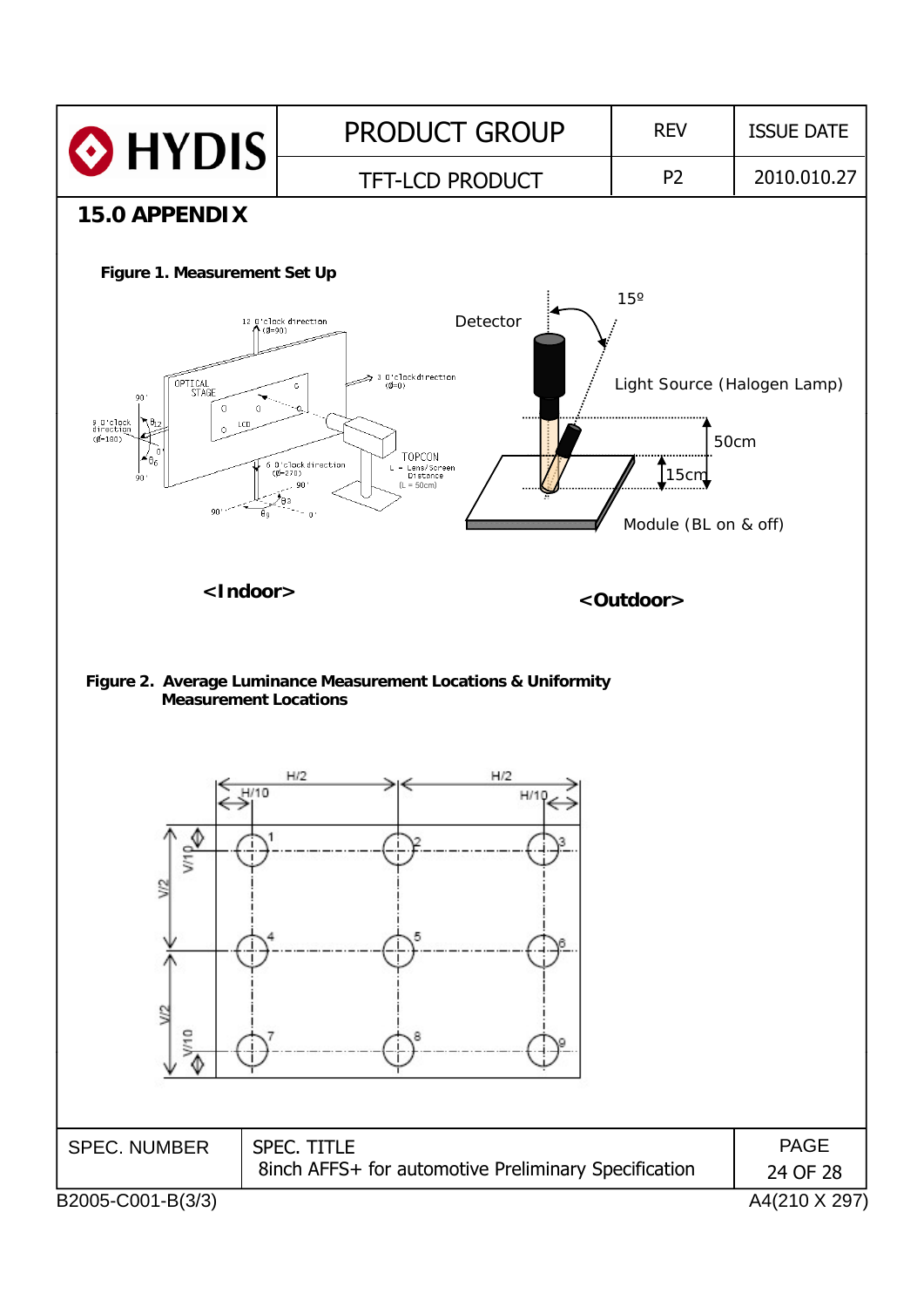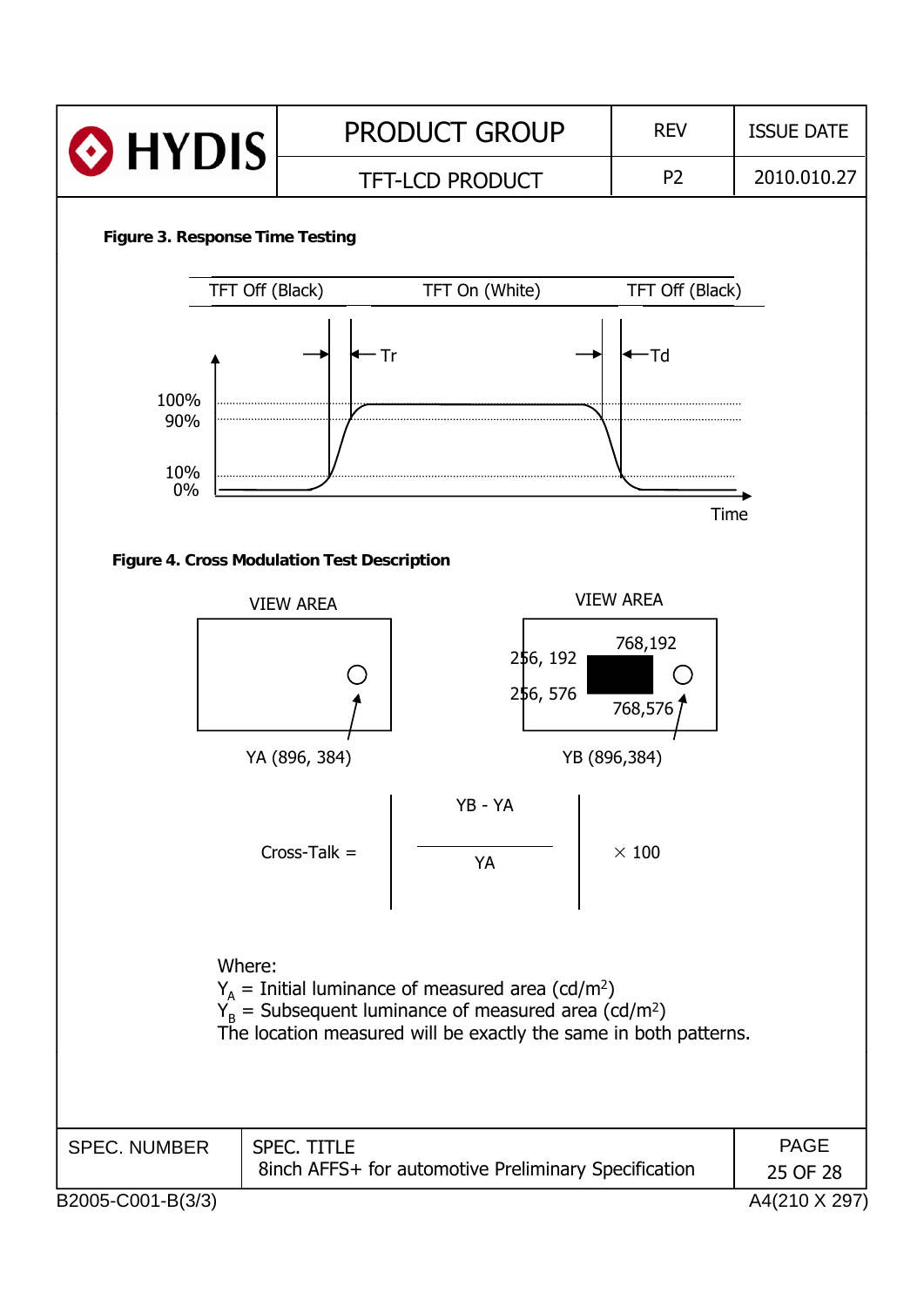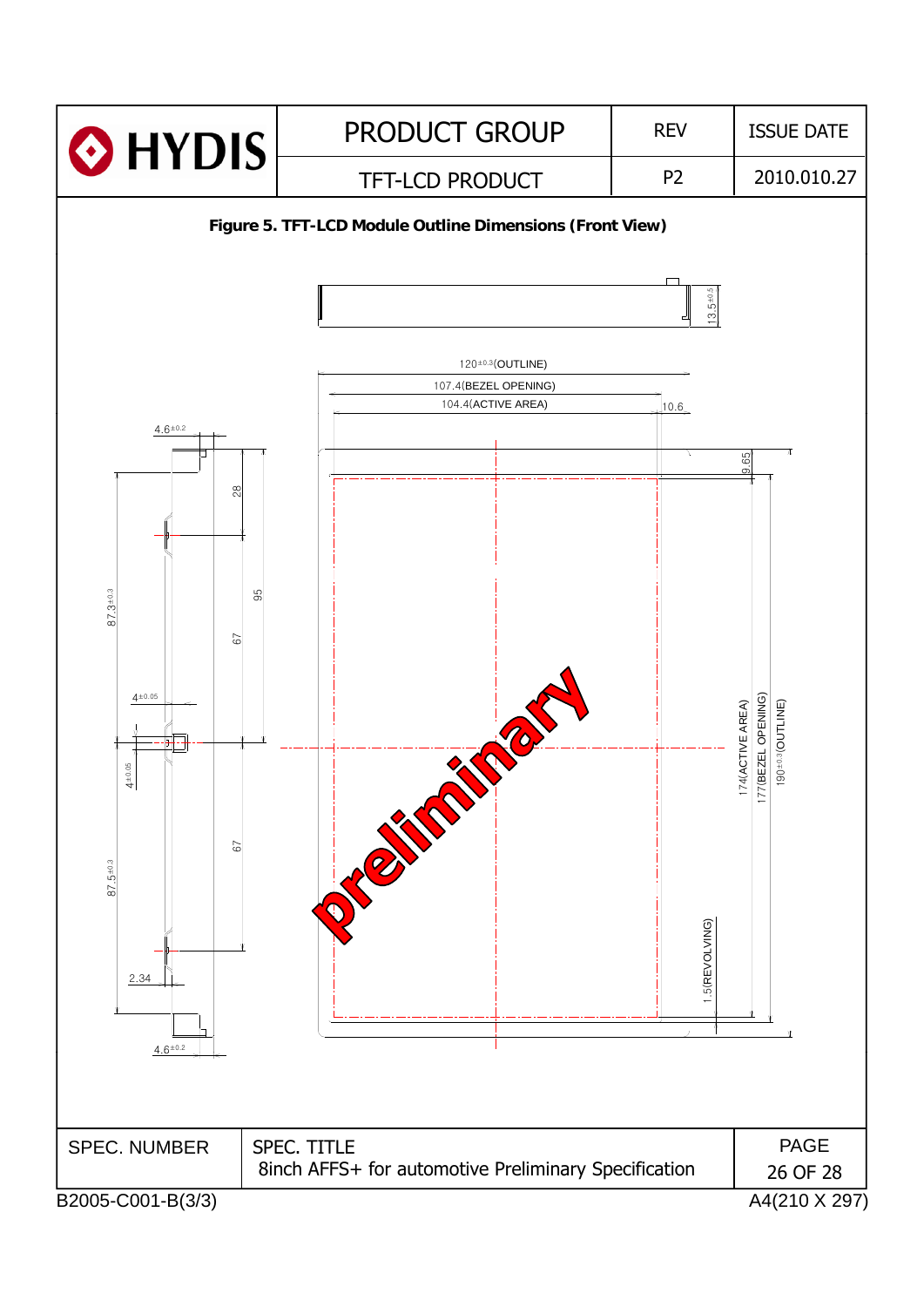